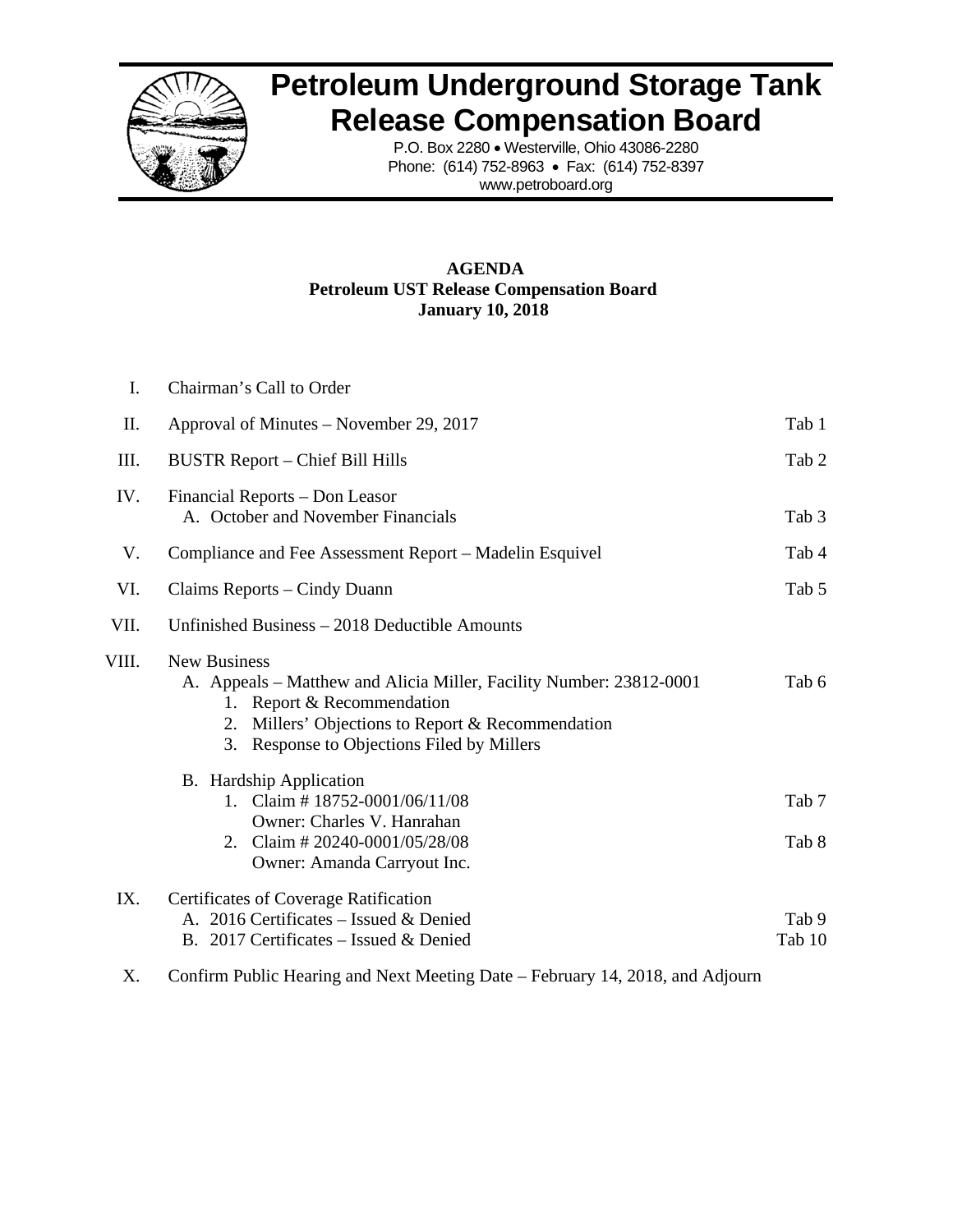# Memorandum

**To:** Petroleum Underground Storage Tank Release Compensation Board

**From:** Chief William Hills, BUSTR

**Re: BUSTR Report** 

**Date:** January 10, 2018

## **PERSONNEL –**

An intermittent employee continues as a File Room Clerk to assist in the records management section of BUSTR.

## **ADMINISTRATION –**

The fourth responsible party search program for FY18 consisting of 96 cases is ongoing with 35 responsible party searches completed.

SFM, OEPA, and Development are working together to develop guidelines for the use of \$20,000,000 available to Development for potential clean-up for UST facilities. Thirty-three grants have been awarded for over 5.1 million dollars. Eight additional applications are being processed as interest in the grant program is increasing.

## **TRAINING AND STAFF DEVELOPMENT –**

Commerce Human Resources and the Department of Administrative Services continue to provide various training and informational sessions for Commerce employees. U.S. EPA grant funding for FY18 (July 1, 2017 through June 30, 2018) continued at the same amount as the previous year.

## **TRAINING TO STAKEHOLDERS** –

To support local fire departments currently with or are seeking "Delegation of Authority" from the State Fire Marshal to perform UST inspections, BUSTR is offering the following classes:

- Week of February 5, 2018 UST Installer Course
- Week of February 22, 2018 UST Inspector Course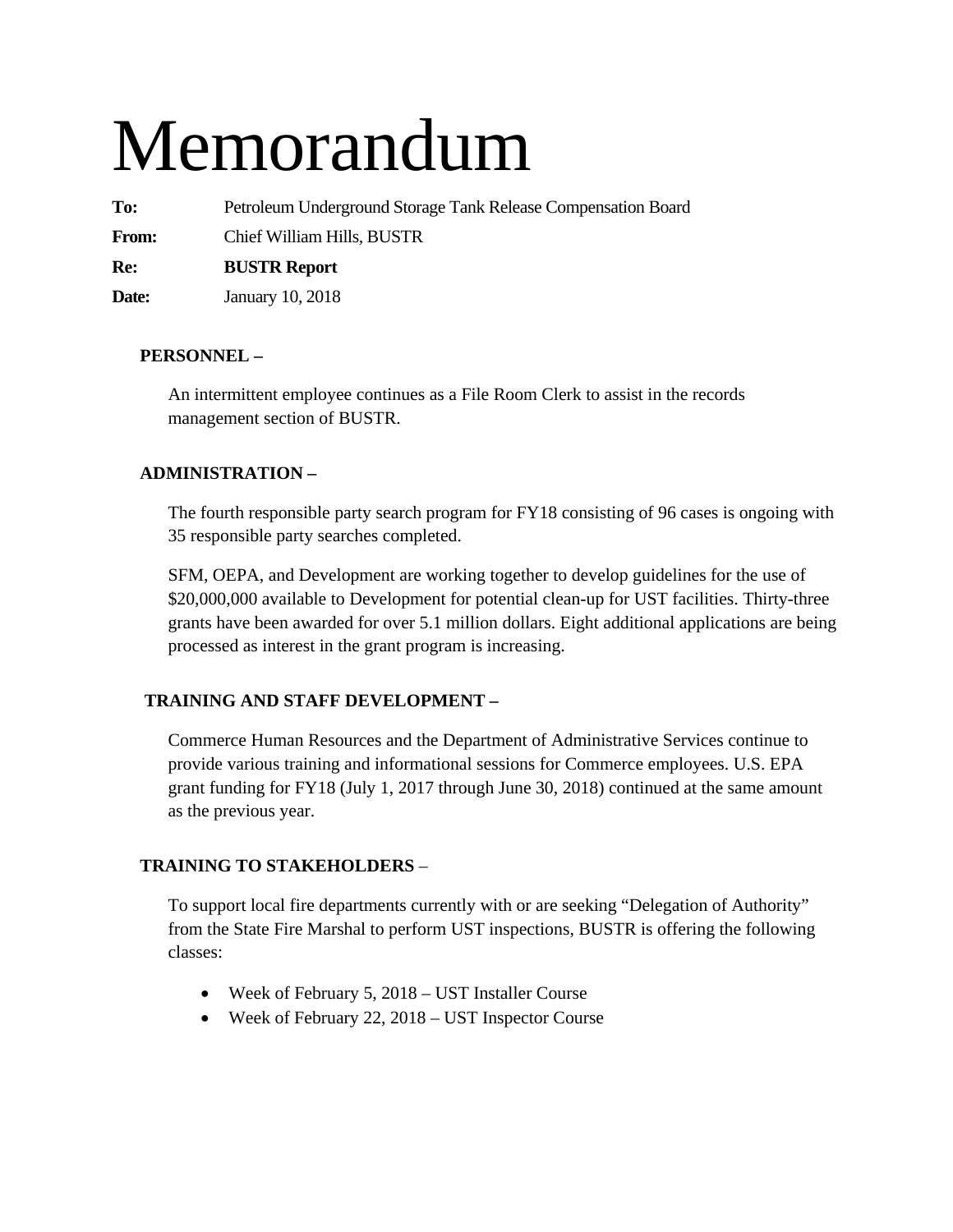## **ANNUAL TANK FEE INCREASE** –

OAC rule 1301:7-9-04 (Registration of UST systems) is in the process of being amended to raise the annual per tank fee from \$50 to \$100. This proposal was filed with CSI on December 20, 2017 with a comment period open until January 4, 2018. Plan is to file the proposed change with JCARR by January 12, 2018.

## **ACTIVITY –**

## **OTTER Database Upgrade Project**

IT Commerce continues to correct minor issues as part of the contract.

## **Click Scheduling**

There have only been a few minor issues that are being handled in-house.

## **STATISTICS and/or COMMENTS –**

## **Release Prevention**

## **UST Operation Compliance Inspections**

The current 3-year inspection cycle ends June 30, 2019.

## For the week ending **December 30, 2017**

**21** new inspections were performed for a total of **4,719** inspections. (2nd year of 3-year inspection cycle).

## **Corrective Action**

## **No Further Action Letters (NFA)**

The current grant cycle ends September 30, 2018. For the week ending **December 30, 2017** 

**1** NFA was generated, for a total of **111** NFA's

To - date target projection of total NFA's is **149** 

| <b>Statistic</b>                          | <b>Count as of 12/30/2017</b> |
|-------------------------------------------|-------------------------------|
| Number of Registered Tanks                | 21,254                        |
| Number of Owners of Registered Facilities | 3,605                         |
| Number of Registered Facilities           | 7,200                         |
| Number of Active Releases                 | 2,191                         |
| Number of Active Closures                 | 1,322                         |
| Number of Program No Further Actions      | 29,993                        |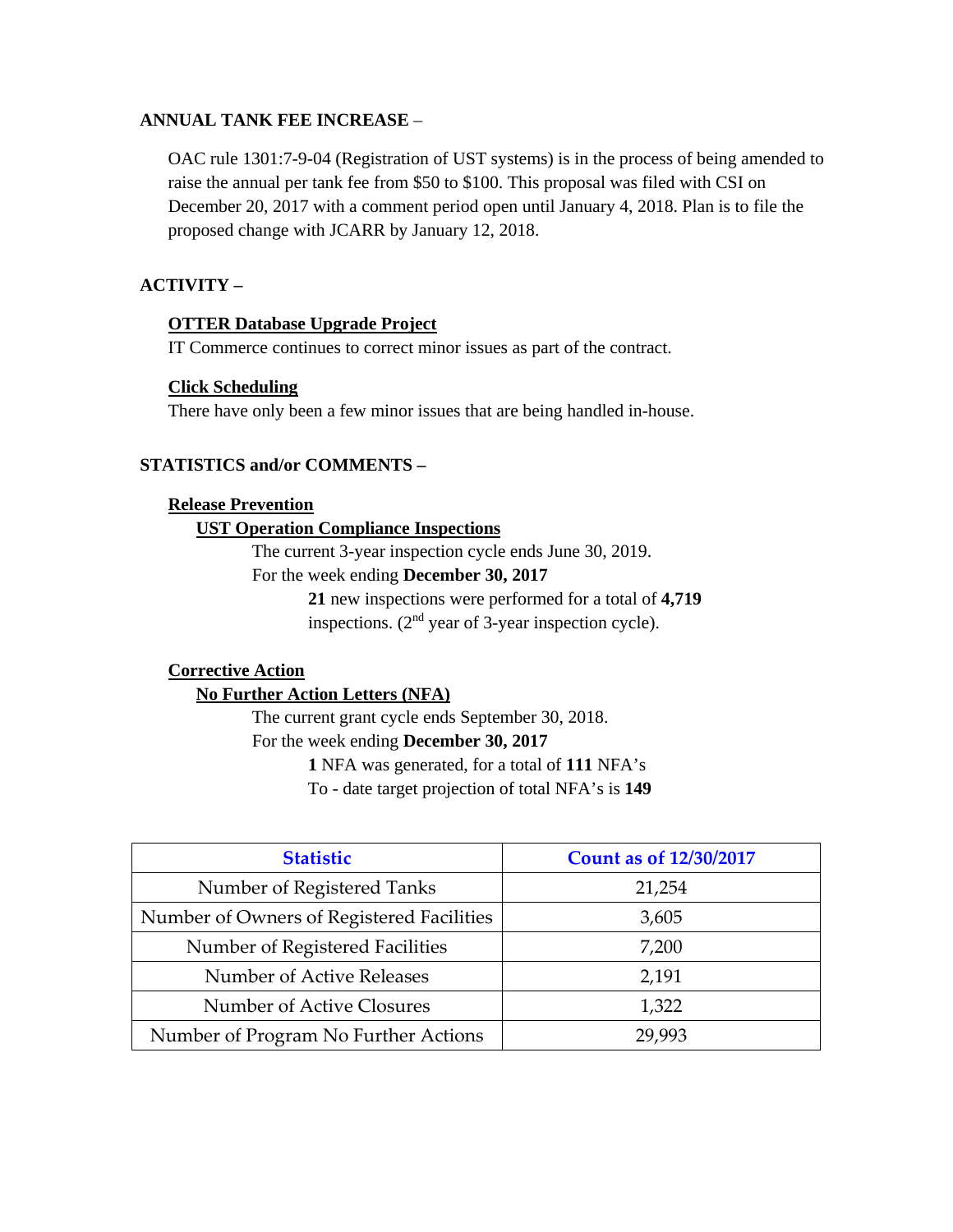#### *MONTHLY INCOME FIGURES AS OF NOVEMBER 30, 2017 (CASH BASIS)*

| Fiscal 2018                                                 |              |            |              |             |              |                            | % Of          | FY 2018       |
|-------------------------------------------------------------|--------------|------------|--------------|-------------|--------------|----------------------------|---------------|---------------|
|                                                             | July         | August     | September    | October     | November     | <b>Total YTD</b>           | <b>Budget</b> | <b>Budget</b> |
| <b>Tank Revenue</b>                                         |              |            |              |             |              |                            |               |               |
| In house collections *                                      | 8,910,478.58 | 226,830.50 | 79,094.50    | 33,227.00   | 33,215.50    | 9,282,846.08               |               |               |
| Net refunds paid                                            | (4,100.00)   | (1,850.00) | (8,400.00)   | (4,600.00)  | (300.00)     | (19,250.00)                |               |               |
| <b>AG</b> collections                                       | 5,795.65     | 16,628.30  | 12,448.49    | 5,686.00    | 21,378.68    | 61,937.12                  |               |               |
| Collection costs paid by owner                              | (1,884.99)   | (873.44)   | (605.53)     | (260.00)    | (4,837.85)   | (8,461.81)                 |               |               |
| <b>Total Tank Revenue</b>                                   | 8,910,289.24 | 240,735.36 | 82,537.46    | 34,053.00   | 49,456.33    | 9,317,071.39               | 98.28%        | 9,480,000     |
| Interest Income                                             |              |            |              |             |              |                            |               |               |
| <b>Interest Earned</b>                                      | 31,977.62    | 33,391.30  | 32,701.32    | 33,154.82   | 32,068.28    | 163,293.34                 | 44.13%        | 370,000       |
| Unearned Gain/(Loss) on Investments                         | 9,749.37     | 15,320.00  | (29, 190.90) | (15,263.20) | (32, 306.80) | (51,691.53)                |               |               |
| <b>Total Interest Income</b>                                | 41,726.99    | 48,711.30  | 3,510.42     | 17,891.62   | (238.52)     | 111,601.81                 |               |               |
| Miscellaneous Income                                        | 164.81       | 3.11       | 2.93         | 6.77        | 187.43       | 365.05                     | 36.51%        | 1,000         |
| <b>Total Income</b>                                         | 8,952,181.04 | 289,449.77 | 86,050.81    | 51,951.39   | 49,405.24    | 9,429,038.25               | 95.72%        | 9,851,000     |
| <b>Claims Expense</b>                                       | 408,600.94   | 462,344.60 | 231,842.72   | 774,708.69  | 771,123.24   | 2,648,620.19               | 29.43%        | 9,000,000     |
| <b>Operating Expenses</b>                                   |              |            |              |             |              |                            |               |               |
| <b>Salaries</b>                                             | 90,395.23    | 98,762.75  | 90,682.38    | 94,809.70   | 95,409.98    | 470,060.04                 | 32.80%        | 1,433,200     |
| Temp Services *                                             | 9,168.97     | 6,438.07   | 6,918.28     | 10,186.75   | 7,929.48     | 40,641.55                  | 87.40%        | 46,500        |
| Rent                                                        | 10,148.84    | 10,148.84  | 5,872.92     | 14,486.31   | 14,219.31    | 54,876.22                  | 38.11%        | 144,000       |
| <b>Office Supplies</b>                                      | 833.41       | 651.09     | 1,020.39     | 699.90      | 3,635.23     | 6,840.02                   | 34.20%        | 20,000        |
| Printing & Copying *                                        | 1,200.69     | 233.69     | 188.33       | 1,905.40    | 598.92       | 4,127.03                   | 27.51%        | 15,000        |
| Legal & Professional                                        |              |            |              |             |              |                            |               |               |
| <b>L&amp;P</b> services                                     | 24,789.35    | 1,250.00   | 3,872.29     | 26,687.30   | 42,060.88    | 98,659.82                  |               |               |
| Collection costs                                            | 781.91       | 5,511.37   | 3,606.08     | 1,567.28    | 4,391.37     | 15,858.01                  |               |               |
| Collection costs paid by owner                              | (1,884.99)   | (873.44)   | (605.53)     | (260.00)    | (4,837.85)   | (8,461.81)                 |               |               |
| Total L & P Expense                                         | 23,686.27    | 5,887.93   | 6,872.84     | 27,994.58   | 41,614.40    | 106,056.02                 | 46.11%        | 230,000       |
| Travel                                                      | 0.00         | 125.44     | 681.00       | 117.65      | 18.72        | 942.81                     | 15.71%        | 6,000         |
| <b>Employee Expenses</b>                                    | 2,362.28     | 2,340.00   | 1,170.00     | 22.28       | 0.00         | 5,894.56                   | 125.42%       | 4,700         |
| Telephone                                                   | 1,039.94     | 1,039.94   | 342.50       | 15,284.35   | 2,508.44     | 20,215.17                  | 118.22%       | 17,100        |
| Postage *                                                   | 207.42       | 15,909.41  | 148.35       | 167.70      | 189.60       | 16,622.48                  | 55.41%        | 30,000        |
| Depreciation                                                | 815.63       | 815.63     | 815.63       | 1,440.08    | 1,456.89     | 5,343.86                   | 25.33%        | 21,100        |
| <b>Total Operating Expenses</b><br>Net Income (Cash method) | 139,858.68   | 142,352.79 | 114,712.62   | 167,114.70  | 167,580.97   | 731,619.76<br>6,048,798.30 | 37.18%        | 1,967,600     |

\* Extremely cylical; occurs mainly during and as a result of the fee assessment period.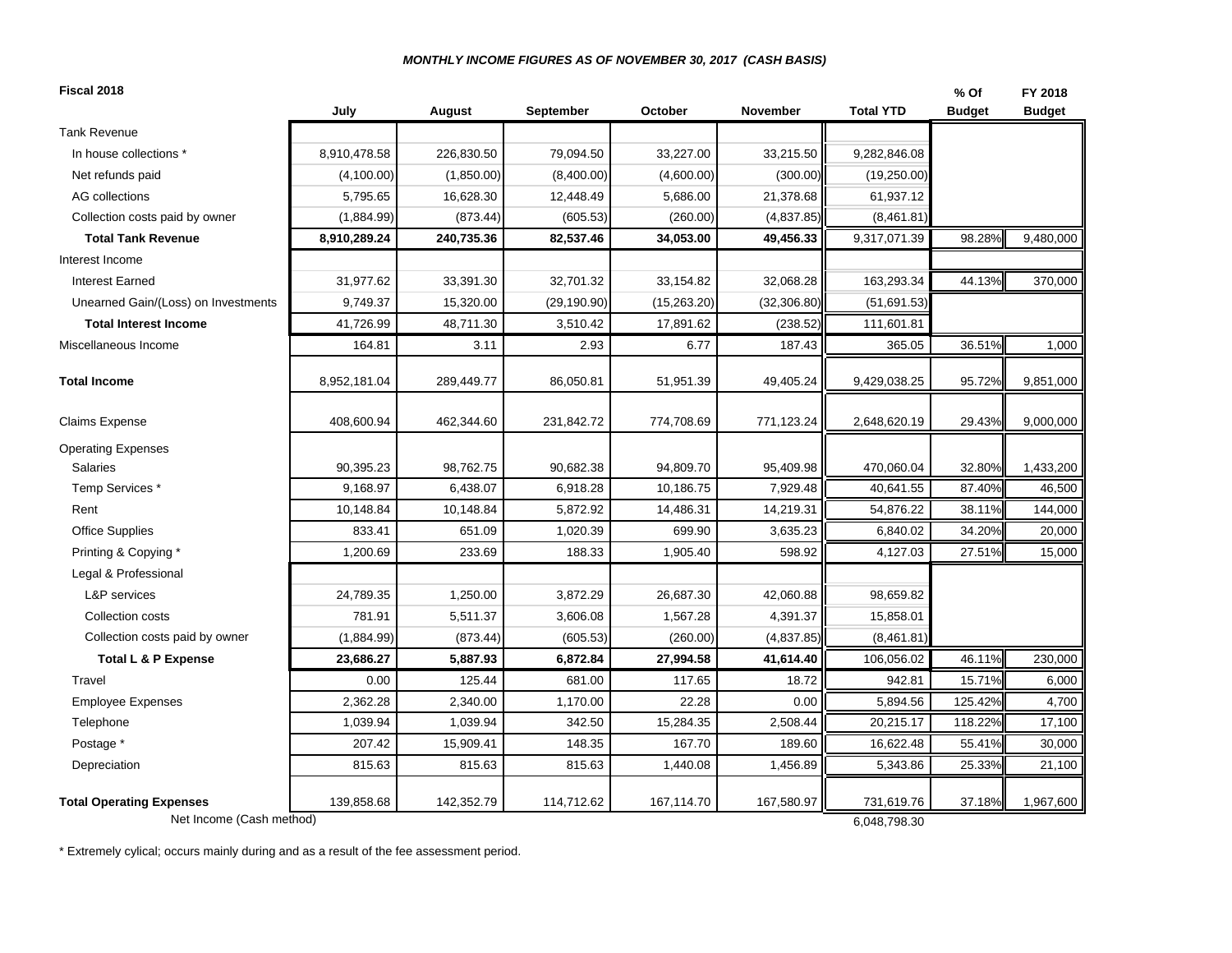## *Petroleum UST Release Compensation Board*  **Balance Sheet As of 11/30/2017**

| <b>Assets</b>                                                                                                                                                                                                                                                                            |                                                                                                       |                              |  |
|------------------------------------------------------------------------------------------------------------------------------------------------------------------------------------------------------------------------------------------------------------------------------------------|-------------------------------------------------------------------------------------------------------|------------------------------|--|
| <b>Current Assets</b><br>108 State Cash Balance<br>114 Treasury Notes<br>138 Unclaimed Monies Trust Account<br>140 Investments - Obligated<br>141 Reinvested Interest - Obligated<br>142 Investments - Unobligated<br>143 Reinvested Interest-Unobligated<br><b>Total Current Assets</b> | 2,061,236.81<br>14,170,613.42<br>86,401.11<br>6,283,313.58<br>35,838.27<br>10,717,506.89<br>56,652.22 | 33,411,562.30                |  |
| <b>Fixed Assets</b><br>160 Fixed Asset-Furniture<br>165 Fixed Asset-Data Processing<br>169 Accumulated Depreciation<br><b>Total Fixed Assets</b><br><b>Total Assets</b>                                                                                                                  | 94,789.75<br>830,544.48<br>(881, 170.51)                                                              | 44,163.72<br>\$33,455,726.02 |  |
| <b>Liabilities</b>                                                                                                                                                                                                                                                                       |                                                                                                       |                              |  |
| <b>Current Liabilities</b><br><b>Total Current Liabilities</b><br><b>Long Term Liabilities</b><br><b>Total Long Term Liabilities</b><br><b>Total Liabilities</b>                                                                                                                         |                                                                                                       | 0.00<br>0.00<br>\$0.00       |  |
| <b>Equity</b>                                                                                                                                                                                                                                                                            |                                                                                                       |                              |  |
| <b>Equity Accounts</b><br>283 Retained Earnings (Deficiency)<br>Current Year Income (Loss)<br><b>Total Equity</b>                                                                                                                                                                        | 24,357,884.84<br>9,097,841.18                                                                         | 33,455,726.02                |  |
| <b>Total Liabilities and Equity</b>                                                                                                                                                                                                                                                      |                                                                                                       | \$33,455,726.02              |  |

Г

Г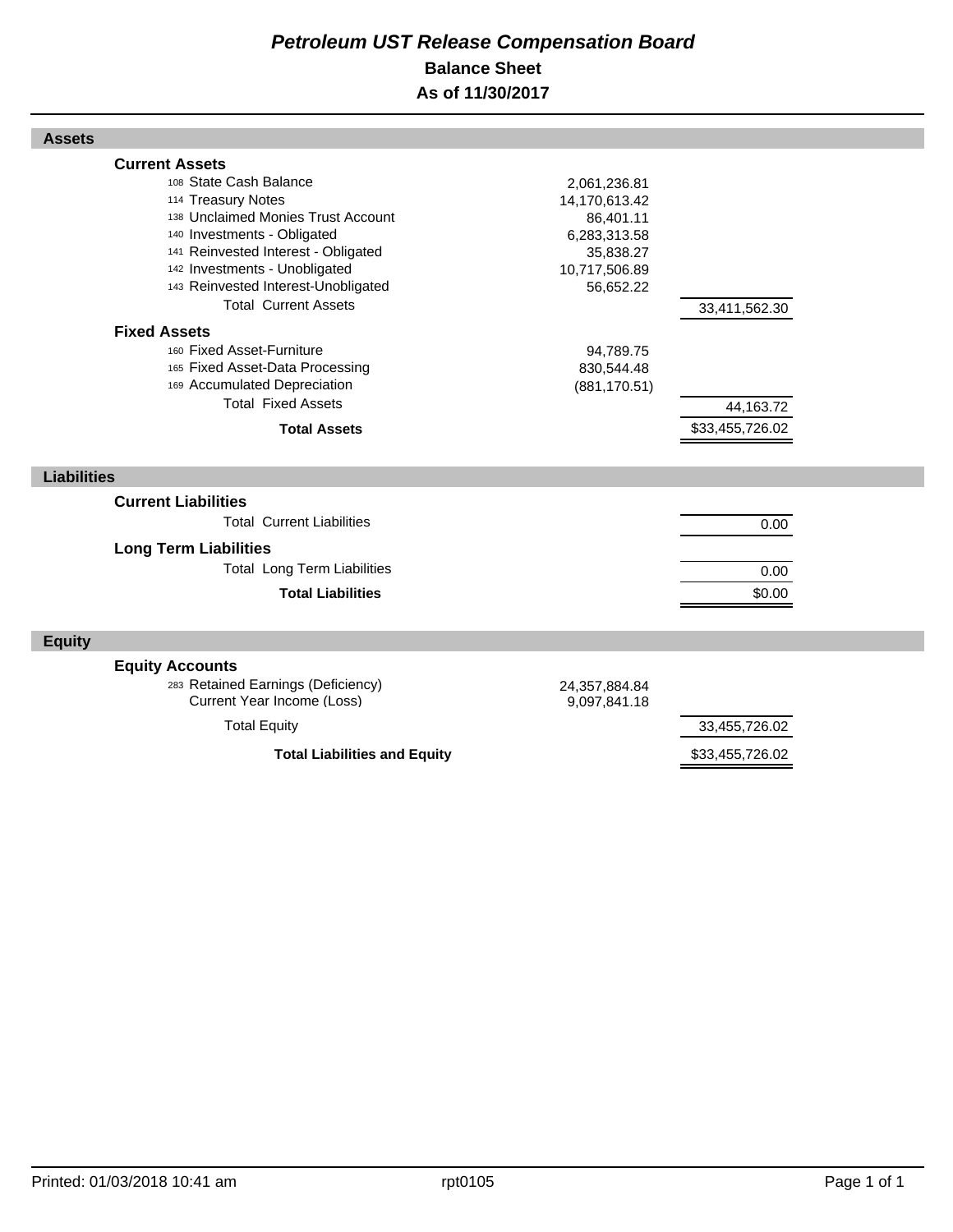## *Petroleum UST Release Compensation Board*  **Income Statement For the Month Ended 11/30/2017**

| <b>Operating Income</b>              |                 | <b>Year To Date</b> |
|--------------------------------------|-----------------|---------------------|
| <b>Tank Fees</b><br>301              | 49,456.33       | 11,037,100.77       |
| Investment Income<br>303             | (238.52)        | 111,601.81          |
| <b>Total Operating Income</b>        | 49,217.81       | 11,148,702.58       |
| <b>Operating Expenses</b>            |                 |                     |
| 350 Claims Paid                      | 771,123.24      | 1,580,075.26        |
| <b>Total Operating Expenses</b>      | 771,123.24      | 1,580,075.26        |
| <b>Administrative Expenses</b>       |                 |                     |
| <b>Salaries</b><br>621               | 86,300.00       | 262,374.35          |
| <b>Temporary Services</b><br>626     | 7,929.48        | 35,646.98           |
| Rent<br>634                          | 14,219.31       | 54,876.22           |
| <b>Office Supplies</b><br>638        | 3,635.23        | 6,006.61            |
| Printing & Copying<br>639            | 598.92          | 2,926.34            |
| Legal & Professional<br>668          | 41,614.40       | 75,952.93           |
| <b>Depreciation Expense</b><br>669   | 1,456.89        | 5,343.86            |
| Travel<br>672                        | 18.72           | 817.37              |
| <b>Employee Expenses</b><br>675      | 0.00            | 5,872.28            |
| Telephone<br>680                     | 2,508.44        | 20,215.17           |
| Postage<br>681                       | 189.60          | 998.12              |
| <b>Total Administrative Expenses</b> | 158,470.99      | 471,030.23          |
| <b>Other Income</b>                  |                 |                     |
| Miscellaneous Income<br>701          | 187.43          | 365.05              |
| <b>Total Other Income</b>            | 187.43          | 365.05              |
| <b>Other Expenses</b>                |                 |                     |
| 715 Loss on Disposal of Fixed Assets | 0.00            | 120.96              |
| <b>Total Other Expenses</b>          | 0.00            | 120.96              |
| Net Income (Loss)                    | (\$880, 188.99) | \$9,097,841.18      |
|                                      |                 |                     |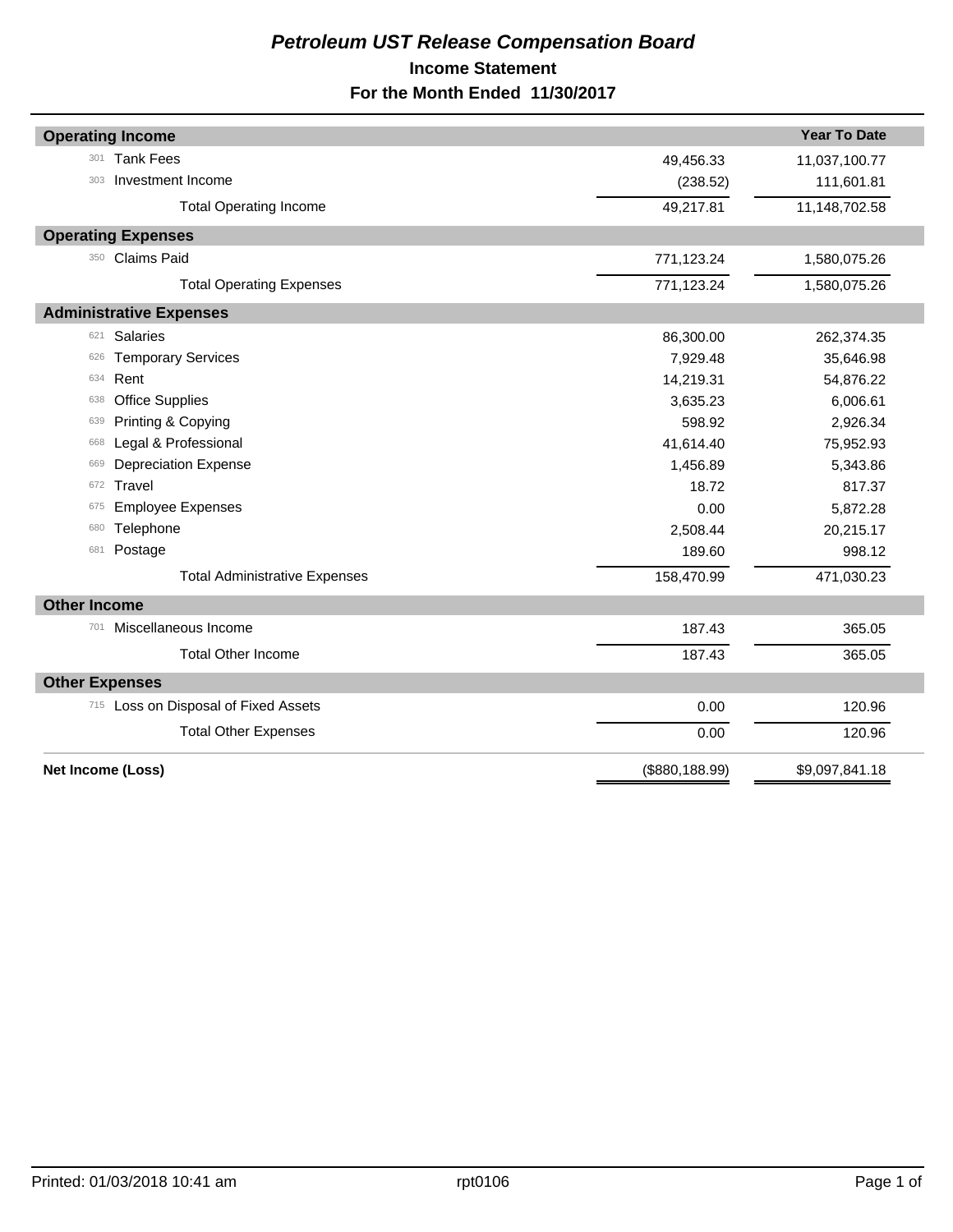## **Trial Balance** *Petroleum UST Release Compensation Board*  **Transaction Dates 11/01/2017 to 11/30/2017**

| Account | Account                               | <b>Beginning Balance</b> | Transaction   | <b>Ending Balance</b> |
|---------|---------------------------------------|--------------------------|---------------|-----------------------|
| 108     | <b>State Cash Balance</b>             | 2,171,142.89             | (109, 906.08) | 2,061,236.81          |
| 114     | <b>Treasury Notes</b>                 | 14,188,666.98            | (18,053.56)   | 14,170,613.42         |
| 138     | <b>Unclaimed Monies Trust Account</b> | 86,312.79                | 88.32         | 86,401.11             |
| 140     | Investments - Obligated               | 7,054,436.82             | (771, 123.24) | 6,283,313.58          |
| 141     | Reinvested Interest - Obligated       | 29,168.33                | 6,669.94      | 35,838.27             |
| 142     | Investments - Unobligated             | 10,717,506.89            | 0.00          | 10,717,506.89         |
| 143     | Reinvested Interest-Unobligated       | 45,638.19                | 11,014.03     | 56,652.22             |
| 160     | <b>Fixed Asset-Furniture</b>          | 93,666.47                | 1,123.28      | 94,789.75             |
| 165     | <b>Fixed Asset-Data Processing</b>    | 829,089.27               | 1,455.21      | 830,544.48            |
| 169     | <b>Accumulated Depreciation</b>       | (879, 713.62)            | (1,456.89)    | (881, 170.51)         |
| 283     | <b>Retained Earnings (Deficiency)</b> | (24, 357, 884.84)        | 0.00          | (24, 357, 884.84)     |
| 301     | <b>Tank Fees</b>                      | (10,987,644.44)          | (49, 456.33)  | (11,037,100.77)       |
| 303     | Investment Income                     | (111, 840.33)            | 238.52        | (111, 601.81)         |
| 350     | Claims Paid                           | 808,952.02               | 771,123.24    | 1,580,075.26          |
| 621     | <b>Salaries</b>                       | 176,074.35               | 86,300.00     | 262,374.35            |
| 626     | <b>Temporary Services</b>             | 27,717.50                | 7,929.48      | 35,646.98             |
| 634     | Rent                                  | 40,656.91                | 14,219.31     | 54,876.22             |
| 638     | <b>Office Supplies</b>                | 2,371.38                 | 3,635.23      | 6,006.61              |
| 639     | Printing & Copying                    | 2,327.42                 | 598.92        | 2,926.34              |
| 668     | Legal & Professional                  | 34,338.53                | 41,614.40     | 75,952.93             |
| 669     | <b>Depreciation Expense</b>           | 3,886.97                 | 1,456.89      | 5,343.86              |
| 672     | Travel                                | 798.65                   | 18.72         | 817.37                |
| 675     | <b>Employee Expenses</b>              | 5,872.28                 | 0.00          | 5,872.28              |
| 680     | Telephone                             | 17,706.73                | 2,508.44      | 20,215.17             |
| 681     | Postage                               | 808.52                   | 189.60        | 998.12                |
| 701     | Miscellaneous Income                  | (177.62)                 | (187.43)      | (365.05)              |
| 715     | Loss on Disposal of Fixed Assets      | 120.96                   | 0.00          | 120.96                |
|         |                                       | 0.00                     | 0.00          | 0.00                  |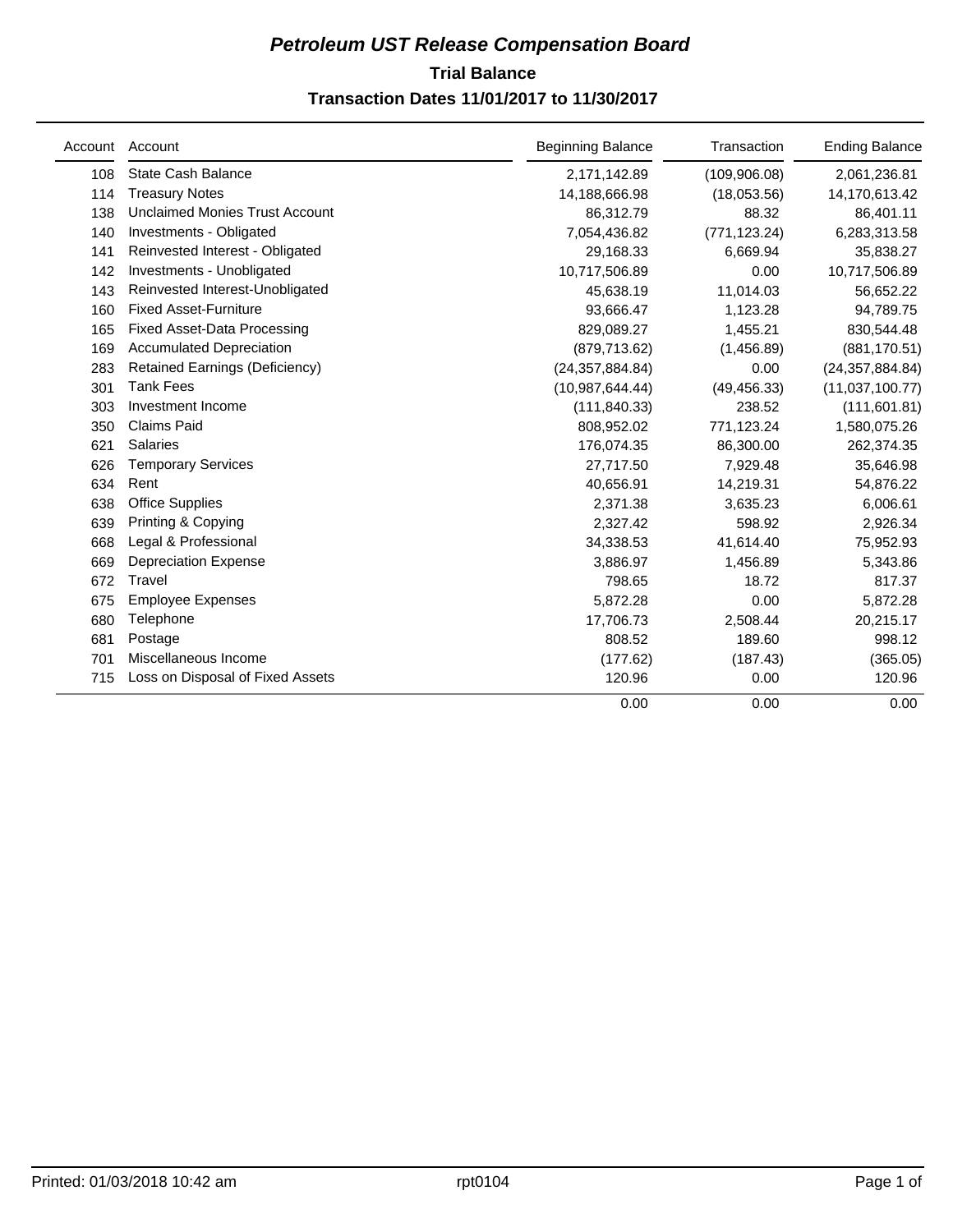#### *MONTHLY INCOME FIGURES AS OF OCTOBER 31, 2017 (CASH BASIS)*

| <b>Total YTD</b><br>July<br>August<br>September<br>October<br><b>Budget</b><br><b>Budget</b><br><b>Tank Revenue</b><br>In house collections *<br>8,910,478.58<br>226,830.50<br>79,094.50<br>33,227.00<br>9,249,630.58<br>(4,100.00)<br>(4,600.00)<br>(18,950.00)<br>Net refunds paid<br>(1,850.00)<br>(8,400.00)<br>AG collections<br>5,795.65<br>16,628.30<br>12,448.49<br>5,686.00<br>40,558.44<br>Collection costs paid by owner<br>(1,884.99)<br>(873.44)<br>(605.53)<br>(3,623.96)<br>(260.00)<br>8,910,289.24<br>240,735.36<br>82,537.46<br>34,053.00<br>9,267,615.06<br>97.76%<br><b>Total Tank Revenue</b><br>Interest Income<br>31,977.62<br>131,225.06<br>35.47%<br>33,391.30<br>32,701.32<br>33,154.82<br><b>Interest Earned</b><br>9,749.37<br>15,320.00<br>(29, 190.90)<br>(15,263.20)<br>(19, 384.73)<br>Unearned Gain/(Loss) on Investments<br>41,726.99<br><b>Total Interest Income</b><br>48,711.30<br>3,510.42<br>17,891.62<br>111,840.33<br>2.93<br>6.77<br>17.76%<br>Miscellaneous Income<br>164.81<br>3.11<br>177.62<br><b>Total Income</b><br>8,952,181.04<br>86,050.81<br>51,951.39<br>9,379,633.01<br>95.22%<br>289,449.77<br>408,600.94<br>231,842.72<br>774,708.69<br>1,877,496.95<br>20.86%<br><b>Claims Expense</b><br>462,344.60<br><b>Operating Expenses</b><br>Salaries<br>90,395.23<br>98,762.75<br>90,682.38<br>94,809.70<br>374,650.06<br>26.14%<br>32,712.07<br>70.35%<br>Temp Services *<br>9,168.97<br>6,438.07<br>6,918.28<br>10,186.75<br>10,148.84<br>10,148.84<br>5,872.92<br>14,486.31<br>28.23%<br>Rent<br>40,656.91<br>833.41<br>699.90<br>16.02%<br>651.09<br>1,020.39<br>3,204.79<br><b>Office Supplies</b><br>1,200.69<br>233.69<br>188.33<br>Printing & Copying *<br>1,905.40<br>3,528.11<br>23.52%<br>Legal & Professional<br>L&P services<br>24,789.35<br>1,250.00<br>3,872.29<br>26,687.30<br>56,598.94<br>781.91<br>5,511.37<br>11,466.64<br>Collection costs<br>3,606.08<br>1,567.28<br>Collection costs paid by owner<br>(1,884.99)<br>(605.53)<br>(260.00)<br>(3,623.96)<br>(873.44)<br>28.02%<br><b>Total L &amp; P Expense</b><br>23,686.27<br>5,887.93<br>6,872.84<br>27,994.58<br>64,441.62<br>0.00<br>125.44<br>681.00<br>117.65<br>924.09<br>15.40%<br>Travel<br>2,362.28<br>2,340.00<br>1,170.00<br>22.28<br>5,894.56<br>125.42%<br><b>Employee Expenses</b><br>103.55%<br>1,039.94<br>342.50<br>17,706.73<br>Telephone<br>1,039.94<br>15,284.35<br>148.35<br>Postage *<br>207.42<br>15,909.41<br>167.70<br>16,432.88<br>54.78%<br>815.63<br>815.63<br>Depreciation<br>815.63<br>1,440.08<br>3,886.97<br>18.42%<br><b>Total Operating Expenses</b><br>139,858.68<br>142,352.79<br>114,712.62<br>167,114.70<br>564,038.79<br>28.67% | Fiscal 2018              |  |  |              | % Of | FY 2018   |
|--------------------------------------------------------------------------------------------------------------------------------------------------------------------------------------------------------------------------------------------------------------------------------------------------------------------------------------------------------------------------------------------------------------------------------------------------------------------------------------------------------------------------------------------------------------------------------------------------------------------------------------------------------------------------------------------------------------------------------------------------------------------------------------------------------------------------------------------------------------------------------------------------------------------------------------------------------------------------------------------------------------------------------------------------------------------------------------------------------------------------------------------------------------------------------------------------------------------------------------------------------------------------------------------------------------------------------------------------------------------------------------------------------------------------------------------------------------------------------------------------------------------------------------------------------------------------------------------------------------------------------------------------------------------------------------------------------------------------------------------------------------------------------------------------------------------------------------------------------------------------------------------------------------------------------------------------------------------------------------------------------------------------------------------------------------------------------------------------------------------------------------------------------------------------------------------------------------------------------------------------------------------------------------------------------------------------------------------------------------------------------------------------------------------------------------------------------------------------------------------------------------------------------------------------------------------------------------------------------------------------------------------------------------------------------------------------|--------------------------|--|--|--------------|------|-----------|
|                                                                                                                                                                                                                                                                                                                                                                                                                                                                                                                                                                                                                                                                                                                                                                                                                                                                                                                                                                                                                                                                                                                                                                                                                                                                                                                                                                                                                                                                                                                                                                                                                                                                                                                                                                                                                                                                                                                                                                                                                                                                                                                                                                                                                                                                                                                                                                                                                                                                                                                                                                                                                                                                                                  |                          |  |  |              |      |           |
|                                                                                                                                                                                                                                                                                                                                                                                                                                                                                                                                                                                                                                                                                                                                                                                                                                                                                                                                                                                                                                                                                                                                                                                                                                                                                                                                                                                                                                                                                                                                                                                                                                                                                                                                                                                                                                                                                                                                                                                                                                                                                                                                                                                                                                                                                                                                                                                                                                                                                                                                                                                                                                                                                                  |                          |  |  |              |      |           |
|                                                                                                                                                                                                                                                                                                                                                                                                                                                                                                                                                                                                                                                                                                                                                                                                                                                                                                                                                                                                                                                                                                                                                                                                                                                                                                                                                                                                                                                                                                                                                                                                                                                                                                                                                                                                                                                                                                                                                                                                                                                                                                                                                                                                                                                                                                                                                                                                                                                                                                                                                                                                                                                                                                  |                          |  |  |              |      |           |
|                                                                                                                                                                                                                                                                                                                                                                                                                                                                                                                                                                                                                                                                                                                                                                                                                                                                                                                                                                                                                                                                                                                                                                                                                                                                                                                                                                                                                                                                                                                                                                                                                                                                                                                                                                                                                                                                                                                                                                                                                                                                                                                                                                                                                                                                                                                                                                                                                                                                                                                                                                                                                                                                                                  |                          |  |  |              |      |           |
|                                                                                                                                                                                                                                                                                                                                                                                                                                                                                                                                                                                                                                                                                                                                                                                                                                                                                                                                                                                                                                                                                                                                                                                                                                                                                                                                                                                                                                                                                                                                                                                                                                                                                                                                                                                                                                                                                                                                                                                                                                                                                                                                                                                                                                                                                                                                                                                                                                                                                                                                                                                                                                                                                                  |                          |  |  |              |      |           |
|                                                                                                                                                                                                                                                                                                                                                                                                                                                                                                                                                                                                                                                                                                                                                                                                                                                                                                                                                                                                                                                                                                                                                                                                                                                                                                                                                                                                                                                                                                                                                                                                                                                                                                                                                                                                                                                                                                                                                                                                                                                                                                                                                                                                                                                                                                                                                                                                                                                                                                                                                                                                                                                                                                  |                          |  |  |              |      |           |
|                                                                                                                                                                                                                                                                                                                                                                                                                                                                                                                                                                                                                                                                                                                                                                                                                                                                                                                                                                                                                                                                                                                                                                                                                                                                                                                                                                                                                                                                                                                                                                                                                                                                                                                                                                                                                                                                                                                                                                                                                                                                                                                                                                                                                                                                                                                                                                                                                                                                                                                                                                                                                                                                                                  |                          |  |  |              |      | 9,480,000 |
|                                                                                                                                                                                                                                                                                                                                                                                                                                                                                                                                                                                                                                                                                                                                                                                                                                                                                                                                                                                                                                                                                                                                                                                                                                                                                                                                                                                                                                                                                                                                                                                                                                                                                                                                                                                                                                                                                                                                                                                                                                                                                                                                                                                                                                                                                                                                                                                                                                                                                                                                                                                                                                                                                                  |                          |  |  |              |      |           |
|                                                                                                                                                                                                                                                                                                                                                                                                                                                                                                                                                                                                                                                                                                                                                                                                                                                                                                                                                                                                                                                                                                                                                                                                                                                                                                                                                                                                                                                                                                                                                                                                                                                                                                                                                                                                                                                                                                                                                                                                                                                                                                                                                                                                                                                                                                                                                                                                                                                                                                                                                                                                                                                                                                  |                          |  |  |              |      | 370,000   |
|                                                                                                                                                                                                                                                                                                                                                                                                                                                                                                                                                                                                                                                                                                                                                                                                                                                                                                                                                                                                                                                                                                                                                                                                                                                                                                                                                                                                                                                                                                                                                                                                                                                                                                                                                                                                                                                                                                                                                                                                                                                                                                                                                                                                                                                                                                                                                                                                                                                                                                                                                                                                                                                                                                  |                          |  |  |              |      |           |
|                                                                                                                                                                                                                                                                                                                                                                                                                                                                                                                                                                                                                                                                                                                                                                                                                                                                                                                                                                                                                                                                                                                                                                                                                                                                                                                                                                                                                                                                                                                                                                                                                                                                                                                                                                                                                                                                                                                                                                                                                                                                                                                                                                                                                                                                                                                                                                                                                                                                                                                                                                                                                                                                                                  |                          |  |  |              |      |           |
|                                                                                                                                                                                                                                                                                                                                                                                                                                                                                                                                                                                                                                                                                                                                                                                                                                                                                                                                                                                                                                                                                                                                                                                                                                                                                                                                                                                                                                                                                                                                                                                                                                                                                                                                                                                                                                                                                                                                                                                                                                                                                                                                                                                                                                                                                                                                                                                                                                                                                                                                                                                                                                                                                                  |                          |  |  |              |      | 1,000     |
|                                                                                                                                                                                                                                                                                                                                                                                                                                                                                                                                                                                                                                                                                                                                                                                                                                                                                                                                                                                                                                                                                                                                                                                                                                                                                                                                                                                                                                                                                                                                                                                                                                                                                                                                                                                                                                                                                                                                                                                                                                                                                                                                                                                                                                                                                                                                                                                                                                                                                                                                                                                                                                                                                                  |                          |  |  |              |      | 9,851,000 |
|                                                                                                                                                                                                                                                                                                                                                                                                                                                                                                                                                                                                                                                                                                                                                                                                                                                                                                                                                                                                                                                                                                                                                                                                                                                                                                                                                                                                                                                                                                                                                                                                                                                                                                                                                                                                                                                                                                                                                                                                                                                                                                                                                                                                                                                                                                                                                                                                                                                                                                                                                                                                                                                                                                  |                          |  |  |              |      | 9,000,000 |
|                                                                                                                                                                                                                                                                                                                                                                                                                                                                                                                                                                                                                                                                                                                                                                                                                                                                                                                                                                                                                                                                                                                                                                                                                                                                                                                                                                                                                                                                                                                                                                                                                                                                                                                                                                                                                                                                                                                                                                                                                                                                                                                                                                                                                                                                                                                                                                                                                                                                                                                                                                                                                                                                                                  |                          |  |  |              |      |           |
|                                                                                                                                                                                                                                                                                                                                                                                                                                                                                                                                                                                                                                                                                                                                                                                                                                                                                                                                                                                                                                                                                                                                                                                                                                                                                                                                                                                                                                                                                                                                                                                                                                                                                                                                                                                                                                                                                                                                                                                                                                                                                                                                                                                                                                                                                                                                                                                                                                                                                                                                                                                                                                                                                                  |                          |  |  |              |      | 1,433,200 |
|                                                                                                                                                                                                                                                                                                                                                                                                                                                                                                                                                                                                                                                                                                                                                                                                                                                                                                                                                                                                                                                                                                                                                                                                                                                                                                                                                                                                                                                                                                                                                                                                                                                                                                                                                                                                                                                                                                                                                                                                                                                                                                                                                                                                                                                                                                                                                                                                                                                                                                                                                                                                                                                                                                  |                          |  |  |              |      | 46,500    |
|                                                                                                                                                                                                                                                                                                                                                                                                                                                                                                                                                                                                                                                                                                                                                                                                                                                                                                                                                                                                                                                                                                                                                                                                                                                                                                                                                                                                                                                                                                                                                                                                                                                                                                                                                                                                                                                                                                                                                                                                                                                                                                                                                                                                                                                                                                                                                                                                                                                                                                                                                                                                                                                                                                  |                          |  |  |              |      | 144,000   |
|                                                                                                                                                                                                                                                                                                                                                                                                                                                                                                                                                                                                                                                                                                                                                                                                                                                                                                                                                                                                                                                                                                                                                                                                                                                                                                                                                                                                                                                                                                                                                                                                                                                                                                                                                                                                                                                                                                                                                                                                                                                                                                                                                                                                                                                                                                                                                                                                                                                                                                                                                                                                                                                                                                  |                          |  |  |              |      | 20,000    |
|                                                                                                                                                                                                                                                                                                                                                                                                                                                                                                                                                                                                                                                                                                                                                                                                                                                                                                                                                                                                                                                                                                                                                                                                                                                                                                                                                                                                                                                                                                                                                                                                                                                                                                                                                                                                                                                                                                                                                                                                                                                                                                                                                                                                                                                                                                                                                                                                                                                                                                                                                                                                                                                                                                  |                          |  |  |              |      | 15,000    |
|                                                                                                                                                                                                                                                                                                                                                                                                                                                                                                                                                                                                                                                                                                                                                                                                                                                                                                                                                                                                                                                                                                                                                                                                                                                                                                                                                                                                                                                                                                                                                                                                                                                                                                                                                                                                                                                                                                                                                                                                                                                                                                                                                                                                                                                                                                                                                                                                                                                                                                                                                                                                                                                                                                  |                          |  |  |              |      |           |
|                                                                                                                                                                                                                                                                                                                                                                                                                                                                                                                                                                                                                                                                                                                                                                                                                                                                                                                                                                                                                                                                                                                                                                                                                                                                                                                                                                                                                                                                                                                                                                                                                                                                                                                                                                                                                                                                                                                                                                                                                                                                                                                                                                                                                                                                                                                                                                                                                                                                                                                                                                                                                                                                                                  |                          |  |  |              |      |           |
|                                                                                                                                                                                                                                                                                                                                                                                                                                                                                                                                                                                                                                                                                                                                                                                                                                                                                                                                                                                                                                                                                                                                                                                                                                                                                                                                                                                                                                                                                                                                                                                                                                                                                                                                                                                                                                                                                                                                                                                                                                                                                                                                                                                                                                                                                                                                                                                                                                                                                                                                                                                                                                                                                                  |                          |  |  |              |      |           |
|                                                                                                                                                                                                                                                                                                                                                                                                                                                                                                                                                                                                                                                                                                                                                                                                                                                                                                                                                                                                                                                                                                                                                                                                                                                                                                                                                                                                                                                                                                                                                                                                                                                                                                                                                                                                                                                                                                                                                                                                                                                                                                                                                                                                                                                                                                                                                                                                                                                                                                                                                                                                                                                                                                  |                          |  |  |              |      |           |
|                                                                                                                                                                                                                                                                                                                                                                                                                                                                                                                                                                                                                                                                                                                                                                                                                                                                                                                                                                                                                                                                                                                                                                                                                                                                                                                                                                                                                                                                                                                                                                                                                                                                                                                                                                                                                                                                                                                                                                                                                                                                                                                                                                                                                                                                                                                                                                                                                                                                                                                                                                                                                                                                                                  |                          |  |  |              |      | 230,000   |
|                                                                                                                                                                                                                                                                                                                                                                                                                                                                                                                                                                                                                                                                                                                                                                                                                                                                                                                                                                                                                                                                                                                                                                                                                                                                                                                                                                                                                                                                                                                                                                                                                                                                                                                                                                                                                                                                                                                                                                                                                                                                                                                                                                                                                                                                                                                                                                                                                                                                                                                                                                                                                                                                                                  |                          |  |  |              |      | 6,000     |
|                                                                                                                                                                                                                                                                                                                                                                                                                                                                                                                                                                                                                                                                                                                                                                                                                                                                                                                                                                                                                                                                                                                                                                                                                                                                                                                                                                                                                                                                                                                                                                                                                                                                                                                                                                                                                                                                                                                                                                                                                                                                                                                                                                                                                                                                                                                                                                                                                                                                                                                                                                                                                                                                                                  |                          |  |  |              |      | 4,700     |
|                                                                                                                                                                                                                                                                                                                                                                                                                                                                                                                                                                                                                                                                                                                                                                                                                                                                                                                                                                                                                                                                                                                                                                                                                                                                                                                                                                                                                                                                                                                                                                                                                                                                                                                                                                                                                                                                                                                                                                                                                                                                                                                                                                                                                                                                                                                                                                                                                                                                                                                                                                                                                                                                                                  |                          |  |  |              |      | 17,100    |
|                                                                                                                                                                                                                                                                                                                                                                                                                                                                                                                                                                                                                                                                                                                                                                                                                                                                                                                                                                                                                                                                                                                                                                                                                                                                                                                                                                                                                                                                                                                                                                                                                                                                                                                                                                                                                                                                                                                                                                                                                                                                                                                                                                                                                                                                                                                                                                                                                                                                                                                                                                                                                                                                                                  |                          |  |  |              |      | 30,000    |
|                                                                                                                                                                                                                                                                                                                                                                                                                                                                                                                                                                                                                                                                                                                                                                                                                                                                                                                                                                                                                                                                                                                                                                                                                                                                                                                                                                                                                                                                                                                                                                                                                                                                                                                                                                                                                                                                                                                                                                                                                                                                                                                                                                                                                                                                                                                                                                                                                                                                                                                                                                                                                                                                                                  |                          |  |  |              |      | 21,100    |
|                                                                                                                                                                                                                                                                                                                                                                                                                                                                                                                                                                                                                                                                                                                                                                                                                                                                                                                                                                                                                                                                                                                                                                                                                                                                                                                                                                                                                                                                                                                                                                                                                                                                                                                                                                                                                                                                                                                                                                                                                                                                                                                                                                                                                                                                                                                                                                                                                                                                                                                                                                                                                                                                                                  | Net Income (Cash method) |  |  | 6,938,097.27 |      | 1,967,600 |

\* Extremely cylical; occurs mainly during and as a result of the fee assessment period.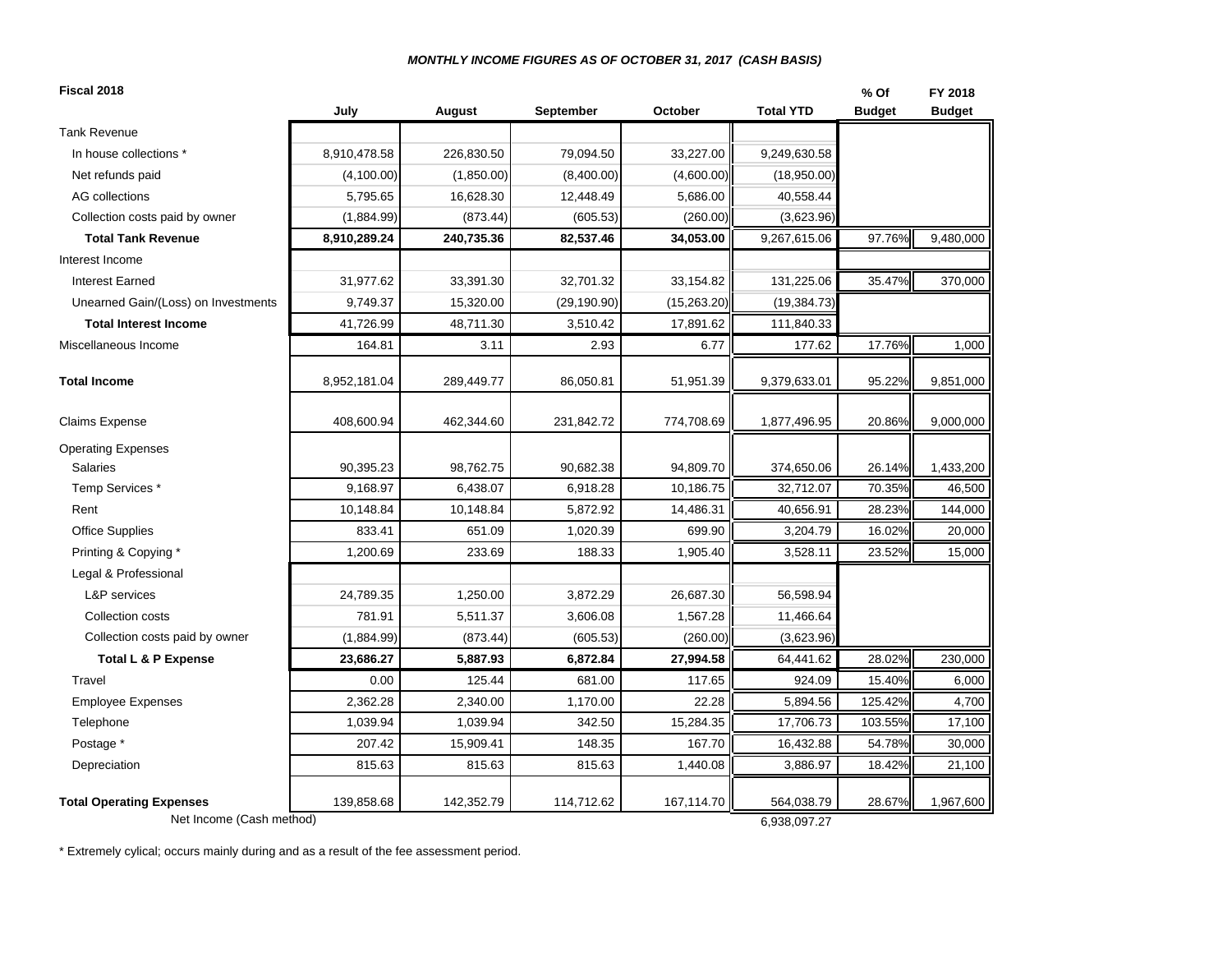## *Petroleum UST Release Compensation Board*  **Balance Sheet As of 10/31/2017**

| <b>Assets</b>                                                                                                                                                                                                                                                                                                                                                                                                                                                       |                                                                                                                                                   |                                               |  |
|---------------------------------------------------------------------------------------------------------------------------------------------------------------------------------------------------------------------------------------------------------------------------------------------------------------------------------------------------------------------------------------------------------------------------------------------------------------------|---------------------------------------------------------------------------------------------------------------------------------------------------|-----------------------------------------------|--|
| <b>Current Assets</b><br>108 State Cash Balance<br>114 Treasury Notes<br>138 Unclaimed Monies Trust Account<br>140 Investments - Obligated<br>141 Reinvested Interest - Obligated<br>142 Investments - Unobligated<br>143 Reinvested Interest-Unobligated<br><b>Total Current Assets</b><br><b>Fixed Assets</b><br>160 Fixed Asset-Furniture<br>165 Fixed Asset-Data Processing<br>169 Accumulated Depreciation<br><b>Total Fixed Assets</b><br><b>Total Assets</b> | 2,171,142.89<br>14,188,666.98<br>86,312.79<br>7,054,436.82<br>29,168.33<br>10,717,506.89<br>45,638.19<br>93,666.47<br>829,089.27<br>(879, 713.62) | 34,292,872.89<br>43,042.12<br>\$34,335,915.01 |  |
| <b>Liabilities</b>                                                                                                                                                                                                                                                                                                                                                                                                                                                  |                                                                                                                                                   |                                               |  |
|                                                                                                                                                                                                                                                                                                                                                                                                                                                                     |                                                                                                                                                   |                                               |  |
| <b>Current Liabilities</b>                                                                                                                                                                                                                                                                                                                                                                                                                                          |                                                                                                                                                   |                                               |  |
| <b>Total Current Liabilities</b>                                                                                                                                                                                                                                                                                                                                                                                                                                    |                                                                                                                                                   | 0.00                                          |  |
| <b>Long Term Liabilities</b>                                                                                                                                                                                                                                                                                                                                                                                                                                        |                                                                                                                                                   |                                               |  |
| <b>Total Long Term Liabilities</b>                                                                                                                                                                                                                                                                                                                                                                                                                                  |                                                                                                                                                   | 0.00                                          |  |
| <b>Total Liabilities</b>                                                                                                                                                                                                                                                                                                                                                                                                                                            |                                                                                                                                                   | \$0.00                                        |  |
| <b>Equity</b>                                                                                                                                                                                                                                                                                                                                                                                                                                                       |                                                                                                                                                   |                                               |  |
| <b>Equity Accounts</b>                                                                                                                                                                                                                                                                                                                                                                                                                                              |                                                                                                                                                   |                                               |  |
| 283 Retained Earnings (Deficiency)<br>Current Year Income (Loss)                                                                                                                                                                                                                                                                                                                                                                                                    | 24,357,884.84<br>9,978,030.17                                                                                                                     |                                               |  |
| <b>Total Equity</b>                                                                                                                                                                                                                                                                                                                                                                                                                                                 |                                                                                                                                                   | 34,335,915.01                                 |  |
| <b>Total Liabilities and Equity</b>                                                                                                                                                                                                                                                                                                                                                                                                                                 |                                                                                                                                                   | \$34,335,915.01                               |  |

Г

Г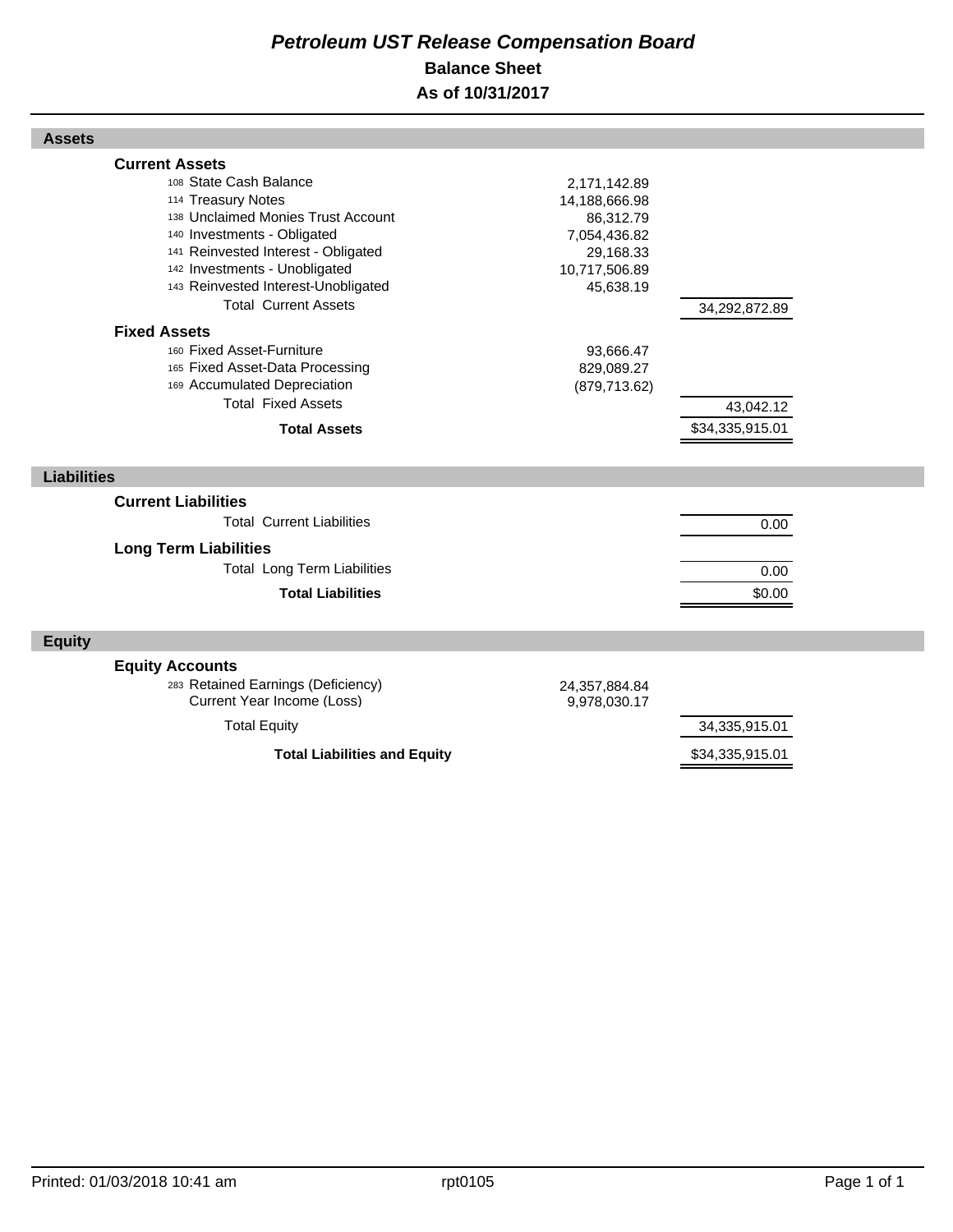## *Petroleum UST Release Compensation Board*  **Income Statement For the Month Ended 10/31/2017**

| <b>Operating Income</b>              |                | <b>Year To Date</b> |
|--------------------------------------|----------------|---------------------|
| <b>Tank Fees</b><br>301              | 34,053.00      | 10,987,644.44       |
| Investment Income<br>303             | 17,891.62      | 111,840.33          |
| <b>Total Operating Income</b>        | 51,944.62      | 11,099,484.77       |
| <b>Operating Expenses</b>            |                |                     |
| 350 Claims Paid                      | 774,708.69     | 808,952.02          |
| <b>Total Operating Expenses</b>      | 774,708.69     | 808,952.02          |
| <b>Administrative Expenses</b>       |                |                     |
| <b>Salaries</b><br>621               | 86,000.00      | 176,074.35          |
| <b>Temporary Services</b><br>626     | 10,186.75      | 27,717.50           |
| Rent<br>634                          | 14,486.31      | 40,656.91           |
| <b>Office Supplies</b><br>638        | 699.90         | 2,371.38            |
| Printing & Copying<br>639            | 1,905.40       | 2,327.42            |
| Legal & Professional<br>668          | 27,994.58      | 34,338.53           |
| <b>Depreciation Expense</b><br>669   | 1,440.08       | 3,886.97            |
| Travel<br>672                        | 117.65         | 798.65              |
| <b>Employee Expenses</b><br>675      | 22.28          | 5,872.28            |
| Telephone<br>680                     | 15,284.35      | 17,706.73           |
| Postage<br>681                       | 167.70         | 808.52              |
| <b>Total Administrative Expenses</b> | 158,305.00     | 312,559.24          |
| <b>Other Income</b>                  |                |                     |
| Miscellaneous Income<br>701          | 6.77           | 177.62              |
| <b>Total Other Income</b>            | 6.77           | 177.62              |
| <b>Other Expenses</b>                |                |                     |
| 715 Loss on Disposal of Fixed Assets | 120.96         | 120.96              |
| <b>Total Other Expenses</b>          | 120.96         | 120.96              |
| Net Income (Loss)                    | (\$881,183.26) | \$9,978,030.17      |
|                                      |                |                     |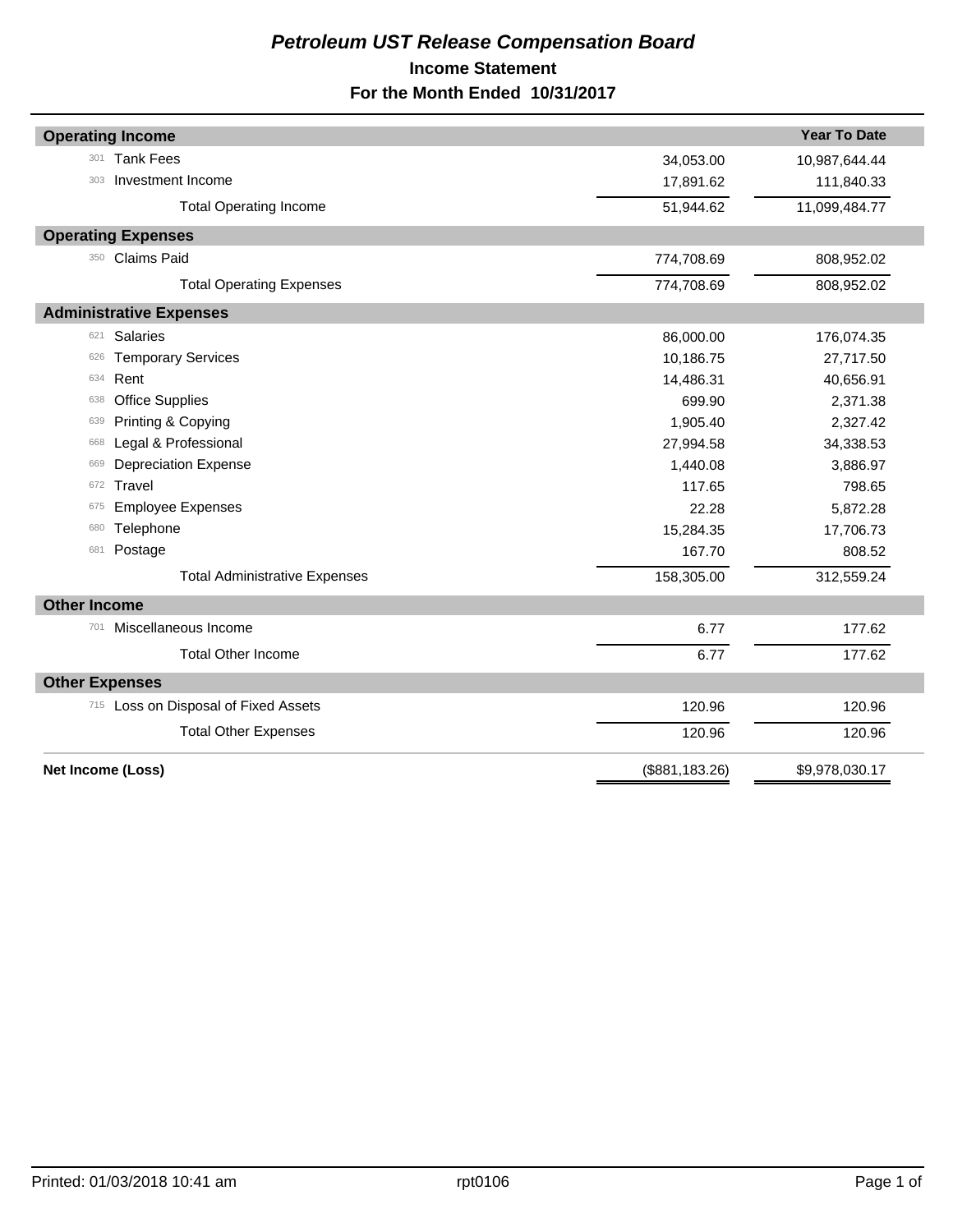## **Trial Balance** *Petroleum UST Release Compensation Board*  **Transaction Dates 10/01/2017 to 10/31/2017**

| Account | Account                               | <b>Beginning Balance</b> | Transaction   | <b>Ending Balance</b> |
|---------|---------------------------------------|--------------------------|---------------|-----------------------|
| 108     | <b>State Cash Balance</b>             | 2,271,009.49             | (99,866.60)   | 2,171,142.89          |
| 114     | <b>Treasury Notes</b>                 | 14,189,488.32            | (821.34)      | 14,188,666.98         |
| 138     | <b>Unclaimed Monies Trust Account</b> | 86,223.60                | 89.19         | 86,312.79             |
| 140     | Investments - Obligated               | 7,854,261.29             | (799, 824.47) | 7,054,436.82          |
| 141     | Reinvested Interest - Obligated       | 21,666.48                | 7,501.85      | 29,168.33             |
| 142     | Investments - Unobligated             | 10,717,506.89            | 0.00          | 10,717,506.89         |
| 143     | Reinvested Interest-Unobligated       | 34,516.27                | 11,121.92     | 45,638.19             |
| 160     | <b>Fixed Asset-Furniture</b>          | 124,005.20               | (30, 338.73)  | 93,666.47             |
| 165     | <b>Fixed Asset-Data Processing</b>    | 839,504.15               | (10, 414.88)  | 829,089.27            |
| 169     | <b>Accumulated Depreciation</b>       | (921, 083.42)            | 41,369.80     | (879, 713.62)         |
| 283     | Retained Earnings (Deficiency)        | (24, 357, 884.84)        | 0.00          | (24, 357, 884.84)     |
| 301     | <b>Tank Fees</b>                      | (10,953,591.44)          | (34,053.00)   | (10, 987, 644.44)     |
| 303     | Investment Income                     | (93,948.71)              | (17, 891.62)  | (111, 840.33)         |
| 350     | <b>Claims Paid</b>                    | 34,243.33                | 774,708.69    | 808,952.02            |
| 621     | <b>Salaries</b>                       | 90,074.35                | 86,000.00     | 176,074.35            |
| 626     | <b>Temporary Services</b>             | 17,530.75                | 10,186.75     | 27,717.50             |
| 634     | Rent                                  | 26,170.60                | 14,486.31     | 40,656.91             |
| 638     | <b>Office Supplies</b>                | 1,671.48                 | 699.90        | 2,371.38              |
| 639     | Printing & Copying                    | 422.02                   | 1,905.40      | 2,327.42              |
| 668     | Legal & Professional                  | 6,343.95                 | 27,994.58     | 34,338.53             |
| 669     | <b>Depreciation Expense</b>           | 2,446.89                 | 1,440.08      | 3,886.97              |
| 672     | Travel                                | 681.00                   | 117.65        | 798.65                |
| 675     | <b>Employee Expenses</b>              | 5,850.00                 | 22.28         | 5,872.28              |
| 680     | Telephone                             | 2,422.38                 | 15,284.35     | 17,706.73             |
| 681     | Postage                               | 640.82                   | 167.70        | 808.52                |
| 701     | Miscellaneous Income                  | (170.85)                 | (6.77)        | (177.62)              |
| 715     | Loss on Disposal of Fixed Assets      | 0.00                     | 120.96        | 120.96                |
|         |                                       | 0.00                     | 0.00          | 0.00                  |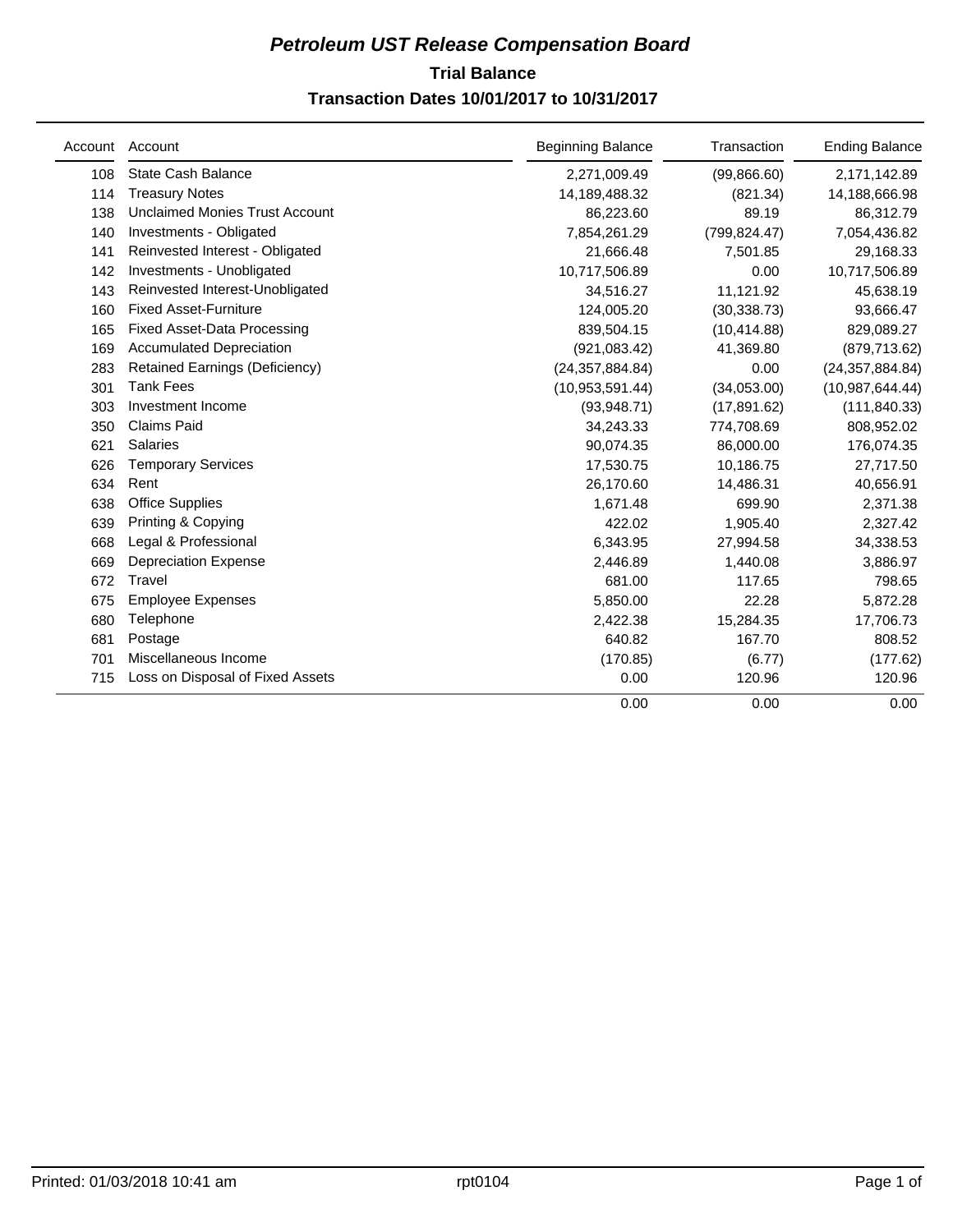#### **PETROLEUM UST RELEASE COMPENSATION BOARD PROGRAM YEAR 2017 COMPLIANCE / FEE ASSESSMENT REPORT AS OF DECEMBER 31, 2017**

|                                                      | PY 2017<br>As of 12/31/17 | PY 2017<br>(7/1/17-10/31/2017) | <b>Increase from</b><br><b>Nov. Meeting</b> | PY 2016<br>$(7/1/16 - 6/30/17)$ | PY 2015<br>$(7/1/15 - 6/30/16)$ | <b>PY 2014</b><br>$(7/1/14 - 6/30/15)$ | PY 2013<br>$(7/1/13 - 6/30/14)$ | Percent of<br>PY 2017/PY 2016 |
|------------------------------------------------------|---------------------------|--------------------------------|---------------------------------------------|---------------------------------|---------------------------------|----------------------------------------|---------------------------------|-------------------------------|
| <b>Refunds</b>                                       |                           |                                |                                             |                                 |                                 |                                        |                                 |                               |
| Amount of Refunds Paid                               | $$20,168$ (a)             | \$18,950                       | \$1,218                                     | \$29,801                        | \$98,740                        | \$158,794                              | \$212,530                       | 68%                           |
| Number of Refunds Paid                               | 42                        | 29                             | 13                                          | 116                             | 311                             | 419                                    | 437                             | 36%                           |
| Number of Owners Paid Refunds                        | 20                        | 16                             | $\overline{\mathcal{A}}$                    | 19                              | 89                              | 156                                    | 146                             | 105%                          |
| Number of Pending Refunds                            | 2,862                     | 2,825                          | 37                                          |                                 |                                 |                                        |                                 |                               |
| Amount of Pending Refunds                            | \$1,433,984               | \$1,402,933                    | \$31,051                                    |                                 |                                 |                                        |                                 |                               |
| <b>Collections</b>                                   |                           |                                |                                             |                                 |                                 |                                        |                                 |                               |
| Amount of Refunds Used to Offset Outstanding Fees    | \$5,095                   | \$4,295                        | \$800                                       | \$44,204                        | \$76,750                        | \$61,355                               | \$120,635                       | 12%                           |
| Amount Collected by Attorney General/Special Counsel | \$78,011                  | \$40,558                       | \$37,453                                    | \$299,807                       | \$364,401                       | \$200,352                              | \$307,108                       | 26%                           |
| <b>Collection Costs</b>                              | \$18,383                  | \$11,467                       | \$6,916                                     | \$59,320                        | \$89,643                        | \$38,727                               | \$80,498                        |                               |
| Amount Collected by AG/SC, Less Collection Costs     | \$59,628                  | \$29,091                       | \$30,537                                    | \$240,487                       | \$274,758                       | \$161,625                              | \$226,610                       |                               |
| Number of Accounts Certified to the AG's office      | $\mathbf 0$               | $\bf{0}$                       | $\sqrt{ }$                                  | 249                             | 321                             | 340                                    | 272                             | 0%                            |
| Number of Owners Certified to the AG's office        | 0                         | $\bf{0}$                       | $\overline{0}$                              | 172                             | 174                             | 196                                    | 179                             | 0%                            |
| Amount Certified to the AG's office                  | \$0                       | \$0                            | \$0                                         | \$812,335                       | \$1,124,050                     | \$1,086,440                            | \$1,154,822                     | $0\%$                         |
| <b>Appeals</b>                                       |                           |                                |                                             |                                 |                                 |                                        |                                 |                               |
| Orders Pursuant to Law                               | $\mathbf 0$               | $\boldsymbol{2}$               |                                             |                                 |                                 |                                        |                                 |                               |
| Determination to Deny a Certificate of Coverage      | $\mathbf{1}$              | $\blacktriangleleft$           |                                             | 1 - hearing held on 8/3/17      |                                 |                                        |                                 |                               |
| <b>Ability to Pay Applications</b>                   |                           |                                |                                             |                                 |                                 |                                        |                                 |                               |
| Ability to Pay Applications Pending Review           | $\mathbf{2}$              | $\mathbf{2}$                   |                                             |                                 |                                 |                                        |                                 |                               |
| <b>COC Applications (As of 1/2/18)</b>               |                           |                                |                                             |                                 |                                 |                                        |                                 |                               |
| COC Application/Fee Statements Sent - annual mailing | 3,327                     |                                |                                             | 3,439                           | 3,439                           | 3,538                                  | 3,595                           | 97%                           |
| # of Owners Issued COC                               | 2,835                     | 2,748                          |                                             | 3,138                           | 3,190                           | 3,243                                  | 3,254                           | 90%                           |
| # of Owners w/COCs In-Process                        | 260                       | 385                            |                                             | 43                              | n/a                             | n/a                                    | n/a                             |                               |
| # of Owners w/Unresolved Pending Denials of COC      | 55                        | 12                             |                                             | 3                               | 5                               | 3                                      | $\overline{2}$                  |                               |
| # of Owners w/Unresolved Determinations Denying COC  | 8                         | $\mathbf 0$                    |                                             | 114                             | 154                             | 164                                    | 207                             |                               |
| <b>Unclaimed Monies/Refunds Pending</b>              |                           |                                |                                             |                                 |                                 |                                        |                                 |                               |
| Owners on Unclaimed Monies List (Uncashed Checks)    | 49                        | 49                             |                                             |                                 |                                 |                                        |                                 |                               |
| Amount of Unclaimed Monies (Uncashed Checks)         | \$38,346                  | \$38,346                       |                                             |                                 |                                 |                                        |                                 |                               |
| Owners with Refunds Pending - More Info Requested    | 5                         | 6                              |                                             |                                 |                                 |                                        |                                 |                               |
| Amount of Refunds Pending with More Info Requested   | \$7,090                   | \$8,890                        |                                             |                                 |                                 |                                        |                                 |                               |
| Owners with Refunds Pending - No Response to MIR     | 27                        | 27                             |                                             |                                 |                                 |                                        |                                 |                               |
| Amount with Refunds Pending - No Response to MIR     | \$31,245                  | \$31,245                       |                                             |                                 |                                 |                                        |                                 |                               |

**(a) PY 2017 goal - \$225,000. PY 2017 refund/offsets as of 12/31/17: \$27,613 (12%). PY 2016 refund/offsets: \$74,005. PY 2015 refund/offsets: \$175,490. PY 2014 refund/offsets: \$220,149. PY 2013 refund/offsets: \$333,165.**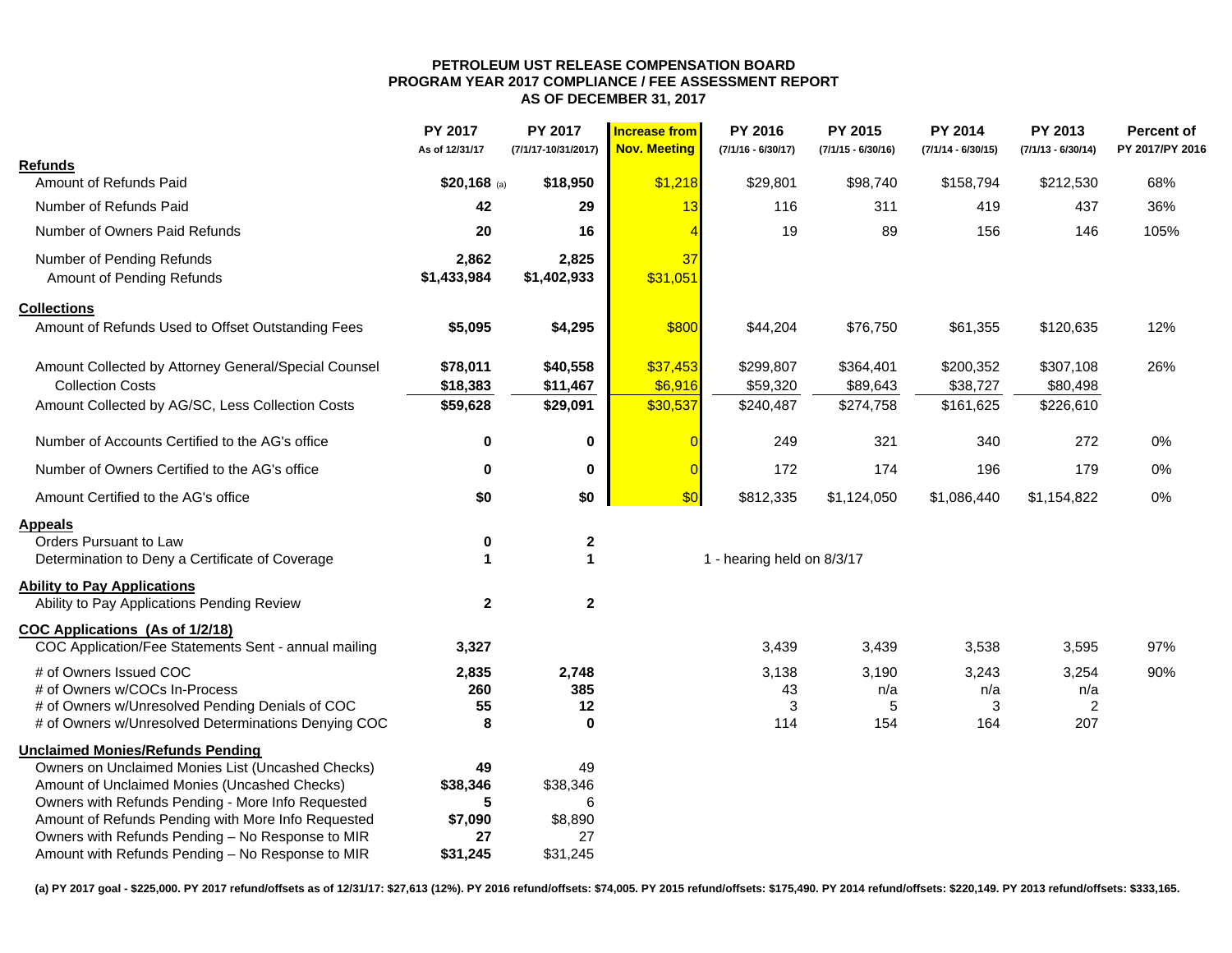## CLAIMS STATISTICS REPORT January 2, 2018

| <b>Total Number of all Sites</b>                                                               | 3,111 |                 |
|------------------------------------------------------------------------------------------------|-------|-----------------|
| Face Value of all Claims                                                                       |       | \$476,586,353   |
| <b>Total Deductible Used for Settled Claims</b>                                                |       | (\$102,898,166) |
| Deductible Remaining for Open Claims                                                           |       | (\$5,916,781)   |
| Net Value                                                                                      |       | \$367,771,405   |
| <b>Total Disallowed Costs</b>                                                                  |       | (\$86,763,751)  |
| <b>Total Payments &amp; Installments</b>                                                       |       | (\$250,323,643) |
| <b>Maximum Liability of Unpaid Claims</b>                                                      |       | \$30,684,011    |
|                                                                                                |       |                 |
| <b>Average Clean-up Costs for All Closed Sites:</b>                                            |       |                 |
| Total Average Gross Value per Closed Site                                                      |       | \$132,105       |
| Total Average Net Value per Closed Site                                                        |       | \$98,528        |
| <b>Total Average Payout per Closed Site (2,469 sites)</b>                                      |       | \$71,783        |
| Costs for Sites Cleaned Up Exclusively Under BUSTR's Risk Based Corrective Action (RBCA) Rules |       |                 |
| Above and Below the Deductible (523 sites):                                                    |       |                 |
| Average clean-up costs per site:                                                               |       | \$76,729        |
| Average claim payout per site:                                                                 |       | \$25,691        |
| Above the Deductible (276 sites):                                                              |       |                 |
| Average clean-up costs per site:                                                               |       | \$120,464       |
| Average claim payout per site:                                                                 |       | \$48,682        |

## Breakdown of all claim packages

| <b>Work in Progress: Open Claims</b>               |        |        |
|----------------------------------------------------|--------|--------|
| Number of Claims with More Information Requested   | 5      |        |
| Number of Claims with More Information Received    | 5      |        |
| Number of Pending Above Deductible Claims          | 1,495  |        |
| <b>Total Open Claims</b>                           |        | 1.505  |
| <b>Settled/Closed Claims</b>                       |        |        |
| <b>Number of Settled Claims</b>                    | 5,471  |        |
| <b>Number of Closed Claims</b>                     | 10,631 |        |
| Below Deductible/NFA closed without review/Revoked | 843    |        |
| Number of Claims on Waiting List                   | 93     |        |
| <b>Total Settled Claims</b>                        |        | 17.038 |
| <b>Held Claims</b>                                 |        |        |
| Number of Claims with Appeals Outstanding          | 21     |        |
| Number of Claims Below the Deductible              | 172    |        |
|                                                    |        |        |
| <b>Total Held Claims</b>                           |        | 193    |
| <b>Total Number of Claims</b>                      |        | 18.736 |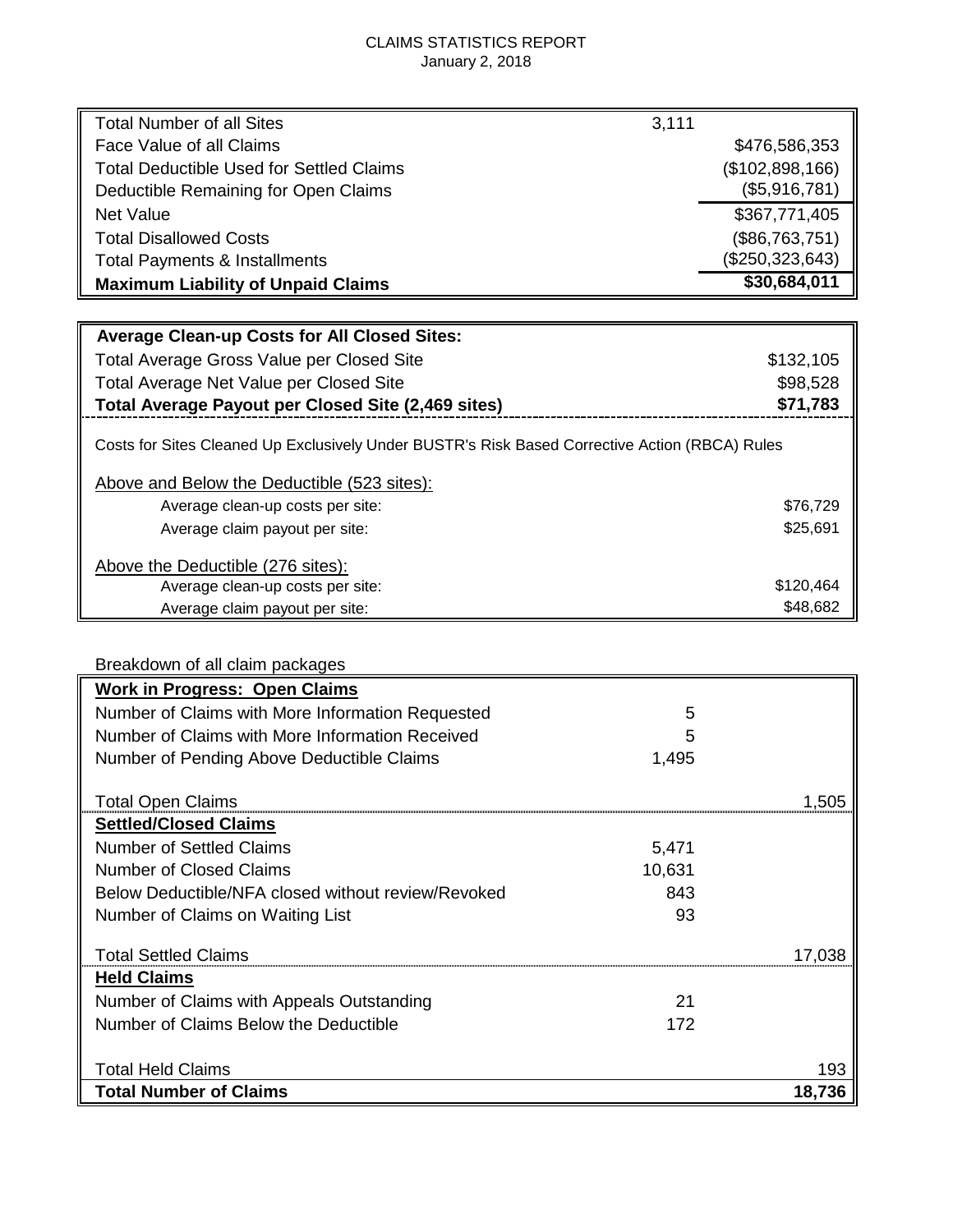#### **CLAIM SETTLEMENT SUMMARY**

|                                        | <b>CLAIMS REC'D</b> | <b>SETTLED</b> | RVK/BD-NFA+    | <b>FACE VALUE</b> | <b>DISALLOWED</b> | <b>DEDUCTIBLE USED</b>          | <b>SETTLEMENT</b>            |  |
|----------------------------------------|---------------------|----------------|----------------|-------------------|-------------------|---------------------------------|------------------------------|--|
| 2009                                   | 799 (\$11.078 M)    | 723            | 38             | \$14,606,030      | \$3,847,769       | \$3,082,306                     | \$<br>7,675,956 <sup>G</sup> |  |
| <b>AVG/MONTH</b>                       | $67 (\$0.923 M)$    | 63             |                |                   |                   | <b>AVERAGE PAYOUT PER CLAIM</b> | \$<br>10,617                 |  |
| <b>PERCENTAGES</b>                     |                     |                |                |                   | 26.3%             |                                 | 66.6%                        |  |
| 2010                                   | 808 (\$11.406 M)    | 705            | 52             | \$12,639,804      | \$3,001,516       | \$2,583,509                     | \$<br>7,054,779              |  |
| <b>AVG/MONTH</b>                       | $67 (\$0.951 M)$    | 63             |                |                   |                   | <b>AVERAGE PAYOUT PER CLAIM</b> | \$<br>10,007                 |  |
| <b>PERCENTAGES</b>                     |                     |                |                |                   | 23.7%             |                                 | 70.2%                        |  |
| 2011                                   | 794 (\$10.536 M)    | 725            | 94             | \$13,320,431      | \$2,753,772       | \$3,537,439                     | \$<br>7,029,220              |  |
| <b>AVG/MONTH</b>                       | 66 (\$0.878 M)      | 68             |                |                   |                   | <b>AVERAGE PAYOUT PER CLAIM</b> | \$<br>9,695                  |  |
| <b>PERCENTAGES</b>                     |                     |                |                |                   | 20.7%             |                                 | 71.9%                        |  |
| 2012                                   | 731 (\$10.055 M)    | 697            | 53             | \$11,779,357      | \$2,405,669       | \$2,374,716                     | \$<br>6,740,405              |  |
| <b>AVG/MONTH</b>                       | 61 (\$0.84M)        | 63             |                |                   |                   | <b>AVERAGE PAYOUT PER CLAIM</b> | \$<br>9,671                  |  |
| <b>PERCENTAGES</b>                     |                     |                |                |                   | 20.4%             |                                 | 71.7%                        |  |
| 2013                                   | 928 (\$12.120 M)    | 891            | 55             | \$12,513,139      | \$2,334,057       | \$2,874,260                     | \$<br>7,304,822              |  |
| <b>AVG/MONTH</b>                       | 77 (\$1.010 M)      | 79             |                |                   |                   | <b>AVERAGE PAYOUT PER CLAIM</b> | \$<br>8,198                  |  |
| <b>PERCENTAGES</b>                     |                     |                |                |                   | 18.7%             |                                 | 75.8%                        |  |
| 2014                                   | 764 (\$10.541 M)    | 898            | 58             | \$13,546,097      | \$2,466,260       | \$3,040,313                     | \$<br>8,039,525              |  |
| <b>AVG/MONTH</b><br><b>PERCENTAGES</b> | 64 (\$0.878 M)      | 80             |                |                   | 18.2%             | <b>AVERAGE PAYOUT PER CLAIM</b> | \$<br>8,953<br>76.5%         |  |
| 2015                                   | 786 (\$11.029 M)    | 792            | 67             | \$12,587,087      | \$2,517,791       | \$2,451,880                     | \$<br>7,617,416              |  |
| <b>AVG/MONTH</b><br><b>PERCENTAGES</b> | 66 (\$0.919 M)      | 72             |                |                   | 20.0%             | <b>AVERAGE PAYOUT PER CLAIM</b> | \$<br>9,618<br>75.2%         |  |
| 2016                                   | 671 (\$9.496M)      | 704            | 21             | \$11,298,907      | \$2,250,986       | \$2,172,626                     | \$<br>6,875,296              |  |
| <b>AVG/MONTH</b><br><b>PERCENTAGES</b> | 56 (\$0.791 M)      | 60             |                |                   | 19.9%             | <b>AVERAGE PAYOUT PER CLAIM</b> | \$<br>9,766<br>75.3%         |  |
| PROGRAM YEAR 2017                      |                     |                |                |                   |                   |                                 |                              |  |
| <b>MONTH</b>                           | <b>CLAIMS REC'D</b> | <b>SETTLED</b> | RVK/BD-NFA+    | <b>FACE VALUE</b> | <b>DISALLOWED</b> | DEDUCTIBLE USED SETTLEMENT      |                              |  |
| $Jul-17$                               | 36 (\$0.565 M)      | 45             | $\overline{0}$ | \$757,347         | \$291,229         | \$42,931                        | \$423,187                    |  |

| $Jul-17$           | 36 (\$0.565 M)                  | 45  | $\overline{0}$ | \$757,347   | \$291,229 | \$42,931  | \$423,187   |
|--------------------|---------------------------------|-----|----------------|-------------|-----------|-----------|-------------|
| Aug- $17$          | 66 (\$0.951 M)                  | 65  |                | \$843,632   | \$186,068 | \$164,818 | \$492,746   |
| $Sep-17$           | 49 (\$0.950 M)                  | 44  | $\overline{0}$ | \$1,061,120 | \$152,257 | \$122,177 | \$786,685   |
| $Oct-17$           | 35 (\$0.899 M)                  | 38  | 18             | \$796,048   | \$42,001  | \$308,768 | \$445,279   |
| $Nov-17$           | 34 (\$1.241 M)                  | 41  |                | \$983,637   | \$146,515 | \$108,253 | \$728,870   |
| $Dec-17$           | 38 (\$0.386 M)                  | 47  | 10             | \$845,666   | \$77,482  | \$187,892 | \$580,291   |
| $Jan-18$           |                                 |     |                |             |           |           |             |
| $Feb-18$           |                                 |     |                |             |           |           |             |
| $Mar-18$           |                                 |     |                |             |           |           |             |
| Apr- $18$          |                                 |     |                |             |           |           |             |
| $May-18$           |                                 |     |                |             |           |           |             |
| $Jun-18$           |                                 |     |                |             |           |           |             |
| <b>TOTAL</b>       | 258 (\$4.992 M)                 | 280 | 30             | \$5,287,450 | \$895,552 | \$934,839 | \$3,457,058 |
| <b>AVG/MONTH</b>   | 43 (\$0.832 M)                  | 52  |                |             |           |           |             |
|                    | <b>AVERAGE PAYOUT PER CLAIM</b> |     |                |             |           |           | \$12,347    |
| <b>PERCENTAGES</b> |                                 |     |                |             | 16.9%     |           | 79.4%       |

<sup>G</sup>Includes a settlement agreement in PY 2009 with a major oil company for 96 claims for \$1,215,000 (a payout percentage of 46.9%) **†**Eligibility revoked and/or Below Deductible claims with an NFA are not included in the claims payout statistics.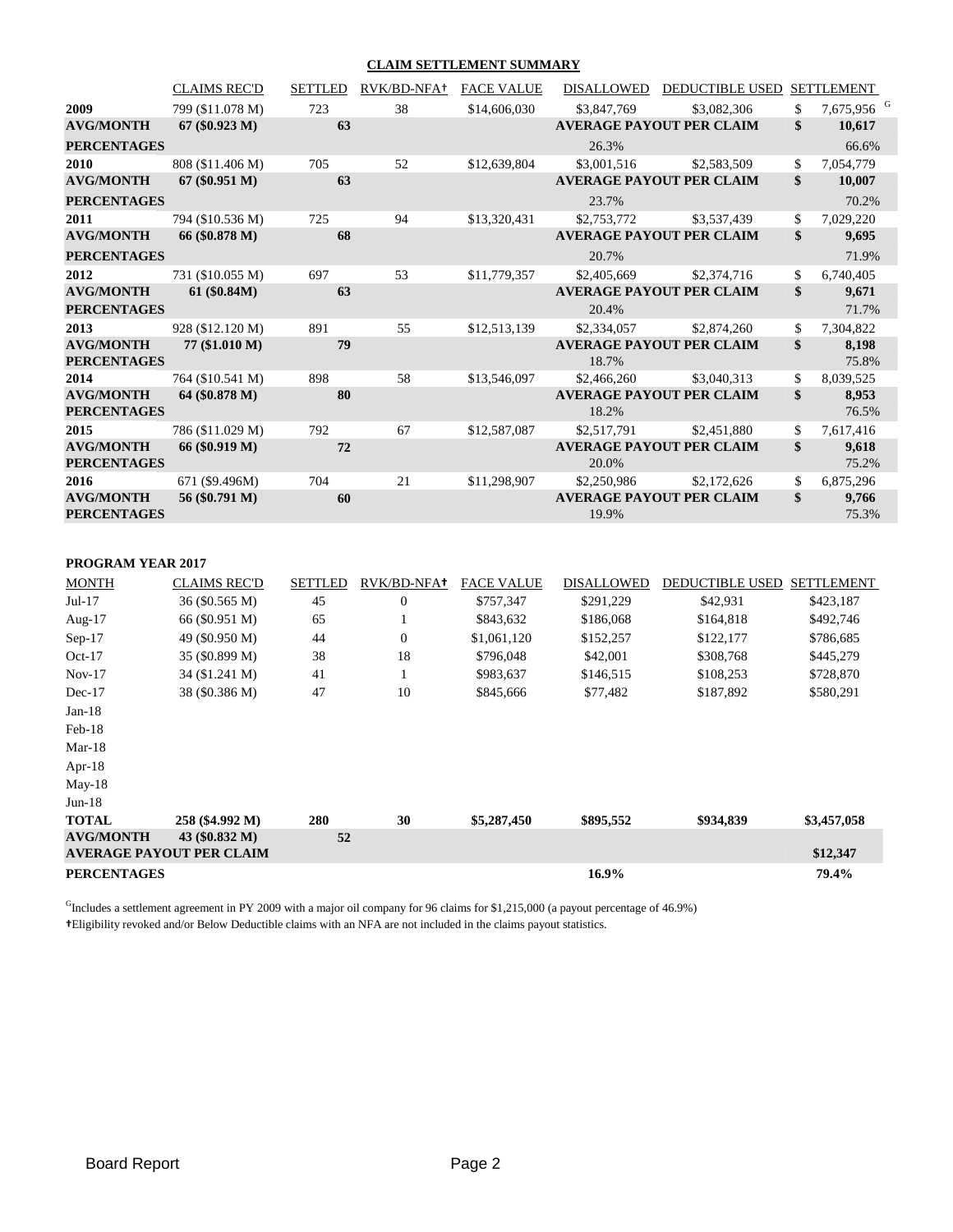#### **ELIGIBILITY STATISTICS REPORT**

January 2, 2018

## **Breakdown of Applications**

| More Info Requested                     |    |  |  |  |
|-----------------------------------------|----|--|--|--|
| In Review                               | 26 |  |  |  |
| <b>Total Open Applications</b>          | 27 |  |  |  |
| Eligibility Determinations Under Appeal |    |  |  |  |

|                | <b>REC'D</b>            | APP'D | <b>DENIED</b>    |
|----------------|-------------------------|-------|------------------|
| <b>PY 2004</b> | 72                      | 81    | 47               |
| Average/mo.    | 6                       |       | 11               |
| <b>PY 2005</b> | 97                      | 72    | 33               |
| Average/mo.    | 8                       |       | 9                |
| <b>PY 2006</b> | 109                     | 73    | 32               |
| Average/mo.    | $\boldsymbol{9}$        |       | $\boldsymbol{9}$ |
| <b>PY 2007</b> | 108                     | 74    | 28               |
| Average/mo.    | 9                       |       | 9                |
| <b>PY 2008</b> | 99                      | 68    | 26               |
| Average/mo.    | 8                       |       | 8                |
| <b>PY 2009</b> | 95                      | 84    | 19               |
| Average/mo.    | 8                       |       | 9                |
| <b>PY 2010</b> | 48                      | 51    | 16               |
| Average/mo.    | $\overline{\mathbf{4}}$ |       | 6                |
| <b>PY 2011</b> | 67                      | 47    | 15               |
| Average/mo.    | 6                       |       | 5                |
| <b>PY 2012</b> | 87                      | 54    | 17               |
| Average/mo.    | 7                       |       | 6                |
| <b>PY 2013</b> | 53                      | 65    | $\overline{7}$   |
| Average/mo.    | $\overline{\mathbf{4}}$ |       | 6                |
| <b>PY 2014</b> | 80                      | 64    | 15               |
| Average/mo.    | $\overline{7}$          |       | 7                |
| <b>PY 2015</b> | 77                      | 41    | 28               |
| Average/mo.    | 6                       |       | 6                |
| <b>PY 2016</b> | 76                      | 43    | 26               |
| Average/mo.    | 6                       |       | 6                |

| Denial Reasons PY 2004-2016 |     | $\frac{0}{0}$ |
|-----------------------------|-----|---------------|
| No Release                  | 90  | 29.1%         |
| Late Filing                 | 58  | 18.8%         |
| No Valid COC                | 37  | 12.0%         |
| Abandoned/OOC Tank          | 31  | 10.0%         |
| No CA Required              | 43  | 13.9%         |
| Pre-Fund Release            | 7   | 2.3%          |
| Incomplete App              | 10  | 3.2%          |
| <b>Untimely Fees</b>        | 3   | 1.0%          |
| No Fee Payment              | 1   | 0.3%          |
| No Response                 | 3   | 1.0%          |
| Other                       | 26  | 8.4%          |
| Total                       | 309 | 100.0%        |

### **Program Year 2017**

|                | <b>REC'D</b> | APP'D | <b>DENIED</b> | Denial Reasons PY 2017  |   |
|----------------|--------------|-------|---------------|-------------------------|---|
| $Jul-17$       | 2            | 8     |               | No Release              | 8 |
| Aug- $17$      | 12           | 0     | $\Omega$      | Late Filing             |   |
| $Sep-17$       | 8            | 3     | 4             | No Valid COC            |   |
| $Oct-17$       | 6            | 2     | 5             | Abandoned/OOC Tank<br>3 |   |
| $Nov-17$       | 4            |       | $\Omega$      | No CA Required<br>8     |   |
| $Dec-17$       | 3            | 5     | 6             | <b>Pre-Fund Release</b> |   |
| $Jan-18$       |              |       |               | Incomplete App          | 2 |
| $Feb-18$       |              |       |               | <b>Untimely Fees</b>    |   |
| $Mar-18$       |              |       |               | No Fee Payment          |   |
| Apr- $18$      |              |       |               | No Response             |   |
| $May-18$       |              |       |               | Other                   |   |
| $Jun-18$       |              |       |               | <b>Total</b><br>22      |   |
| <b>PY 2017</b> | 35           | 19    | 22            |                         |   |
| Average/mo.    | 6            |       | 7             |                         |   |

| <b>Denial Reasons PY 2017</b> |   |
|-------------------------------|---|
| No Release                    | 8 |
| Late Filing                   |   |
| No Valid COC                  | 1 |
| Abandoned/OOC Tank            | 3 |
| No CA Required                | 8 |
| Pre-Fund Release              |   |
| Incomplete App                | 2 |
| Untimely Fees                 |   |
| No Fee Payment                |   |
| No Response                   |   |
| ∩ther                         |   |
| lotal                         |   |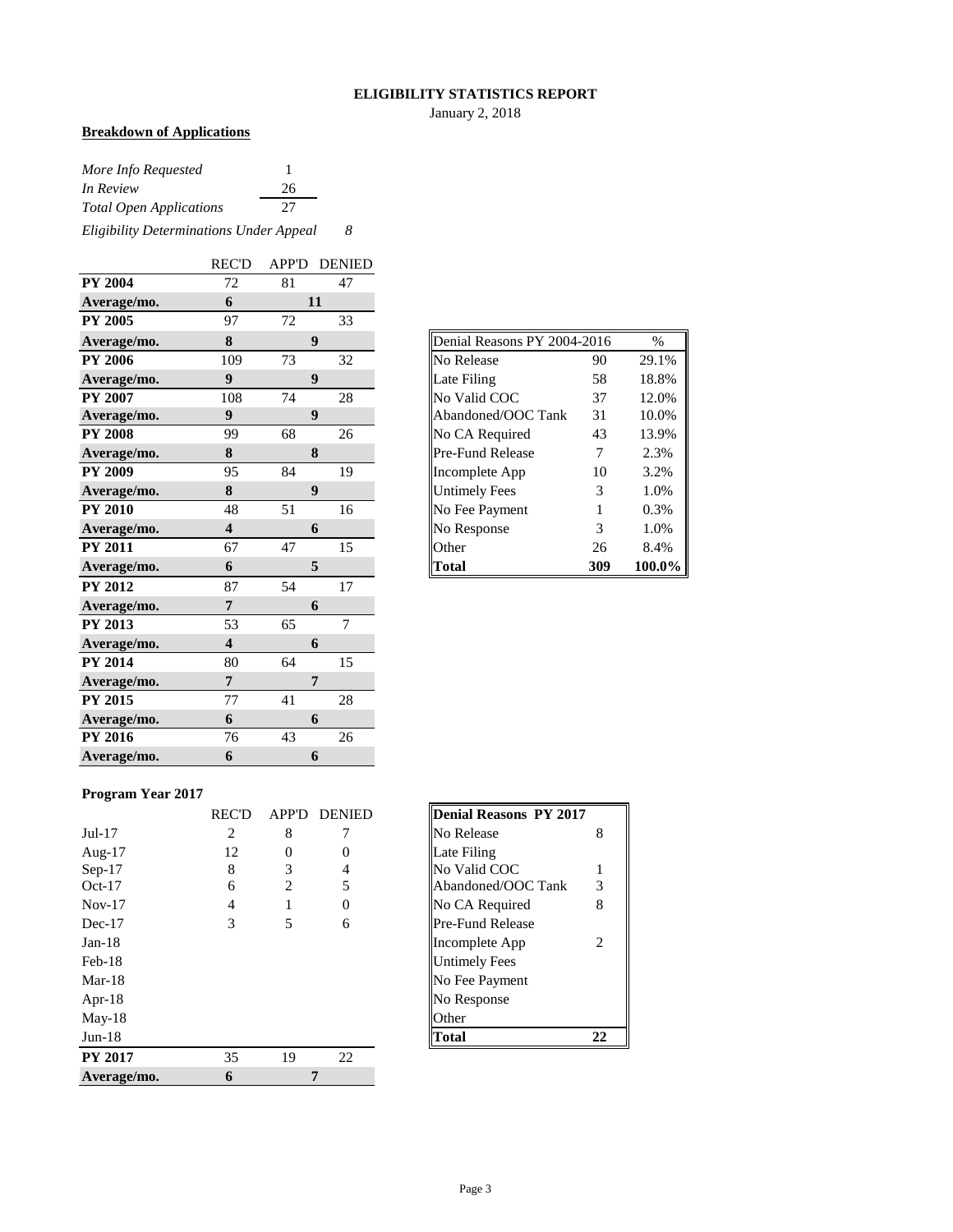## **COST PRE-APPROVAL STATISTICS REPORT**

January 2, 2018

## **Mandatory Cost Pre-Approvals Voluntary Pre-Approvals**

| Number Annual RAPs in Review                 |  |
|----------------------------------------------|--|
| Number Annual FPR in Review                  |  |
| All Other Mandatory Open Cost Pre-Approvals: |  |
| Total Open Mandatory Cost Pre-Approvals      |  |

Number in Review 2 Number in Review 3

**Notification of Cost Exceedance** 

**The Pre-Approvals** 23 Number in Review 0

|         |              | <b>New RAPs</b> |              | <b>Annual RAP</b><br><b>Cost Pre-</b><br><b>Approvals</b> |              | <b>Annual FPR</b><br><b>Cost Pre-</b><br><b>Approvals</b> |              | <b>Mandatory</b><br><b>IRA</b> |              | Tier 3       | Monitoring/  | Calibration<br>Plan | Notification of<br>Cost<br><b>Exceedance</b> |                   |              |       |              | <b>Voluntary</b> |  | <b>TOTALS</b> |
|---------|--------------|-----------------|--------------|-----------------------------------------------------------|--------------|-----------------------------------------------------------|--------------|--------------------------------|--------------|--------------|--------------|---------------------|----------------------------------------------|-------------------|--------------|-------|--------------|------------------|--|---------------|
|         | <b>REC'D</b> | <b>DET'D</b>    | <b>REC'D</b> | <b>DET'D</b>                                              | <b>REC'D</b> | <b>DET'D</b>                                              | <b>REC'D</b> | <b>DET'D</b>                   | <b>REC'D</b> | <b>DET'D</b> | <b>REC'D</b> | <b>DET'D</b>        | <b>REC'D</b>                                 | <b>DET'D</b>      | <b>REC'D</b> | DET'D | <b>REC'D</b> | <b>DET'D</b>     |  |               |
| PY 2010 | 22           | 22              | 21           | 24                                                        | 52           | 66                                                        | 8            | Q                              | 23           | 28           | 34           | 38                  |                                              | Previously        |              | 30    | 191          | 217              |  |               |
| PY 2011 | 36           | 30              | 18           | 17                                                        | 56           | 55                                                        |              | ◠                              | 22           | 17           | 45           | 43                  | included in                                  |                   | 41           | 46    | 223          | 210              |  |               |
| PY 2012 | 26           | 39              | 18           | 18                                                        | 57           | 68                                                        |              | 10                             | 13           | 23           | 30           | 41                  |                                              | <b>Annual RAP</b> | 35           | 35    | 186          | 234              |  |               |
| PY 2013 | 30           | 29              | 36           | 38                                                        | 51           | 54                                                        |              |                                | 4ء           | 16           | 20           | 21                  | Cost Pre-                                    |                   | 18           | 22    | 174          | 184              |  |               |
| PY 2014 | 32           | 35              | 31           | 33                                                        | 30           | 33                                                        | <sub>6</sub> |                                | 3            | Q            | 22           | 20                  | Approval column                              |                   | 21           | 20    | 155          | 155              |  |               |
| PY 2015 | 24           | 31              | 20           | 19                                                        | 38           | 37                                                        | δ.           | Q                              | 10           | 13           | 22           | 18                  | 23                                           | 26                | 17           | 16    | 162          | 169              |  |               |
| PY 2016 | 18           |                 | 21           | 21                                                        | 22           | 28                                                        | ◠            | $\sim$                         | 10           | 10           | 21           | 28                  | 14                                           | 16                | 22           | 22    | 130          | 144              |  |               |

|                |                |                 |                | <b>Annual RAP</b>                    |                | <b>Annual FPR</b>                    |                |                                |                |              | Monitoring/  |                                   |              | <b>Notification of</b>    |          |                  |              |               |
|----------------|----------------|-----------------|----------------|--------------------------------------|----------------|--------------------------------------|----------------|--------------------------------|----------------|--------------|--------------|-----------------------------------|--------------|---------------------------|----------|------------------|--------------|---------------|
| <b>PY 2017</b> |                | <b>New RAPs</b> |                | <b>Cost Pre-</b><br><b>Approvals</b> |                | <b>Cost Pre-</b><br><b>Approvals</b> |                | <b>Mandatory</b><br><b>IRA</b> |                | Tier 3       |              | <b>Calibration</b><br><b>Plan</b> |              | Cost<br><b>Exceedance</b> |          | <b>Voluntary</b> |              | <b>TOTALS</b> |
|                | <b>REC'D</b>   | <b>DET'D</b>    | <b>REC'D</b>   | <b>DET'D</b>                         | REC'D          | <b>DET'D</b>                         | <b>REC'D</b>   | <b>DET'D</b>                   | <b>REC'D</b>   | <b>DET'D</b> | <b>REC'D</b> | <b>DET'D</b>                      | <b>REC'D</b> | <b>DET'D</b>              | REC'D    | DET'D            | <b>REC'D</b> | <b>DET'D</b>  |
|                |                |                 |                |                                      |                |                                      |                |                                |                |              |              |                                   |              |                           |          |                  |              |               |
| Jul-17         | 0              | $\Omega$        | $\overline{2}$ | $\overline{0}$                       |                |                                      | $\Omega$       | 0                              | $\Omega$       | $\Omega$     | 2            | 2                                 | $\Omega$     | $\Omega$                  |          |                  | 6            | 5             |
| Aug- $17$      | $\overline{c}$ |                 | $\overline{4}$ | 3                                    | $\overline{2}$ | 3                                    | $\overline{2}$ | $\Omega$                       | $\Omega$       | $\Omega$     | 2            | 0                                 |              | $\theta$                  |          |                  | 14           | 8             |
| Sep-17         |                |                 |                |                                      |                |                                      | $\Omega$       | 2                              | $\overline{0}$ |              |              |                                   | $\mathbf{0}$ |                           | $\Omega$ |                  | 4            | 9             |
| Oct-17         | 3              | 3               | $\overline{c}$ | 7                                    | $\overline{2}$ |                                      | $\Omega$       | 0                              | $\Omega$       | $\theta$     | 2            | 2                                 | $\mathbf{0}$ | $\theta$                  |          |                  | 10           | 14            |
| $Nov-17$       | 0              | 2               | 3              | $\overline{2}$                       |                |                                      | $\Omega$       | 0                              | 5.             | $\theta$     |              | 3                                 | $\Omega$     | $\theta$                  |          |                  | 11           | 9             |
| Dec-17         | $\overline{c}$ | $\overline{0}$  |                | 5                                    | $\overline{2}$ | 2                                    | $\Omega$       | $\Omega$                       | $\Omega$       | 5            | 5            | 3                                 | $\Omega$     | $\Omega$                  | 2        | $\Omega$         | 12           | 15            |
| $Jan-18$       |                |                 |                |                                      |                |                                      |                |                                |                |              |              |                                   |              |                           |          |                  |              |               |
| Feb-18         |                |                 |                |                                      |                |                                      |                |                                |                |              |              |                                   |              |                           |          |                  |              |               |
| $Mar-18$       |                |                 |                |                                      |                |                                      |                |                                |                |              |              |                                   |              |                           |          |                  |              |               |
| Apr-18         |                |                 |                |                                      |                |                                      |                |                                |                |              |              |                                   |              |                           |          |                  |              |               |
| $May-18$       |                |                 |                |                                      |                |                                      |                |                                |                |              |              |                                   |              |                           |          |                  |              |               |
| $Jun-18$       |                |                 |                |                                      |                |                                      |                |                                |                |              |              |                                   |              |                           |          |                  |              |               |
| <b>TOTALS</b>  | 8              | Ξ               | 13             | 18                                   | 9              | Q                                    | $\overline{2}$ | $\overline{c}$                 | 5              | 6            | 13           | 11                                |              |                           | 6        | 6                | 57           | 60            |
| Avg./Mo        |                |                 |                |                                      |                |                                      |                |                                |                |              |              |                                   |              |                           |          |                  | 10           | 10            |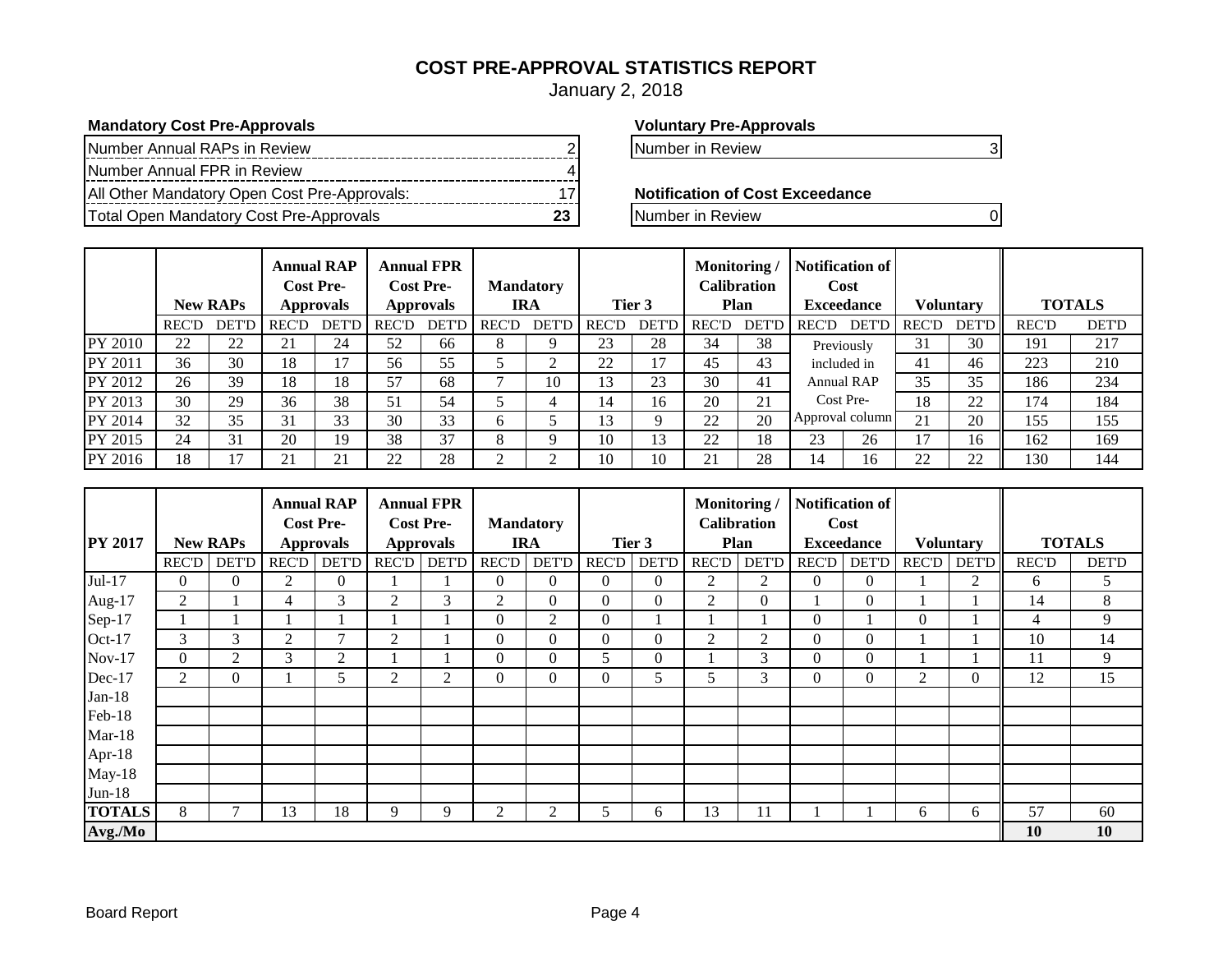**Facility Certificate Listing**

**Program Year 2016**

**COC Eff Date: Yes COC Print Date: Yes** 

#### **Printed from 11/29/17 to 01/08/18**

|            |   | UST Cnt Own / Fac Name              | Own / Fac Address                        | <b>Eff Date</b> | <b>Print Date</b> | <b>Override Reason</b>          | <b>Denial Status</b> |  |
|------------|---|-------------------------------------|------------------------------------------|-----------------|-------------------|---------------------------------|----------------------|--|
| 4144-0001  | 3 | G T Bros Auto                       | 15501 Madison Ave. Lakewood OH           | 07/01/2016      | 12/15/2017        | Not Required: Post 11-30-09 Pay | N/A                  |  |
| 10990-0010 | 2 | Parma Community General Hospital    | 7007 Powers Blvd, Parma OH               | 07/11/2016      | 12/15/2017        | Not Required: Post 11-30-09 Pay | N/A                  |  |
| 10990-0011 |   | Samaritan Hospital                  | 1025 Center Street. Ashland OH           | 07/05/2016      | 12/01/2017        | Not Required: Post 11-30-09 Pay | N/A                  |  |
| 15657-0001 |   | Vernon Forrest Brown                | 4307 State Route 327, Londonderry OH     | 07/01/2016      | 12/15/2017        | Not Required: Post 11-30-09 Pay | N/A                  |  |
| 17740-0005 | 2 | College Shell                       | 480 E. Main Street, Wilmington OH        | 06/22/2017      | 12/29/2017        | PD Response Accepted            | Accepted             |  |
| 18349-0001 | 3 | University Hospital                 | 234 Goodman Street, Cincinnati OH        | 07/01/2016      | 12/01/2017        | Not Required: Post 11-30-09 Pay | N/A                  |  |
| 18349-0002 |   | University Hospital                 | 200 Bethesda Street, Holmes Lot 16, Cinc | 07/01/2016      | 12/01/2017        | Not Required: Post 11-30-09 Pay | N/A                  |  |
| 18349-0003 |   | University Hospital                 | 3235 Eden Avenue, Holmes Hpp, Cincinn    | 07/01/2016      | 12/01/2017        | Not Required: Post 11-30-09 Pay | N/A                  |  |
| 18349-0006 |   | University Hospital Business Center | 3200 Burnet Avenue, Cincinnati OH        | 07/01/2016      | 12/01/2017        | Not Required: Post 11-30-09 Pay | N/A                  |  |
| 19006-0001 | 2 | Dover Marathon                      | 2016 State Route 39 NW, Dover OH         | 07/01/2016      | 12/15/2017        | Not Required: Post 11-30-09 Pay | N/A                  |  |
| 23456-0002 | 3 | Starfire                            | 781 S. 2nd Street. Coshocton OH          | 06/30/2017      | 12/15/2017        | Not Required: Post 11-30-09 Pay | N/A                  |  |
| 24067-0001 | 3 | AJ Foodmart LLC                     | 304 S. Main Street. Orrville OH          | 08/01/2016      | 12/15/2017        | Not Required: Post 11-30-09 Pay | N/A                  |  |

| <b>Total Owners</b>         | 8  |  |
|-----------------------------|----|--|
| <b>Total Facilities</b>     | 12 |  |
| <b>Total USTs</b>           | 23 |  |
| <b>Total Determinations</b> | 2  |  |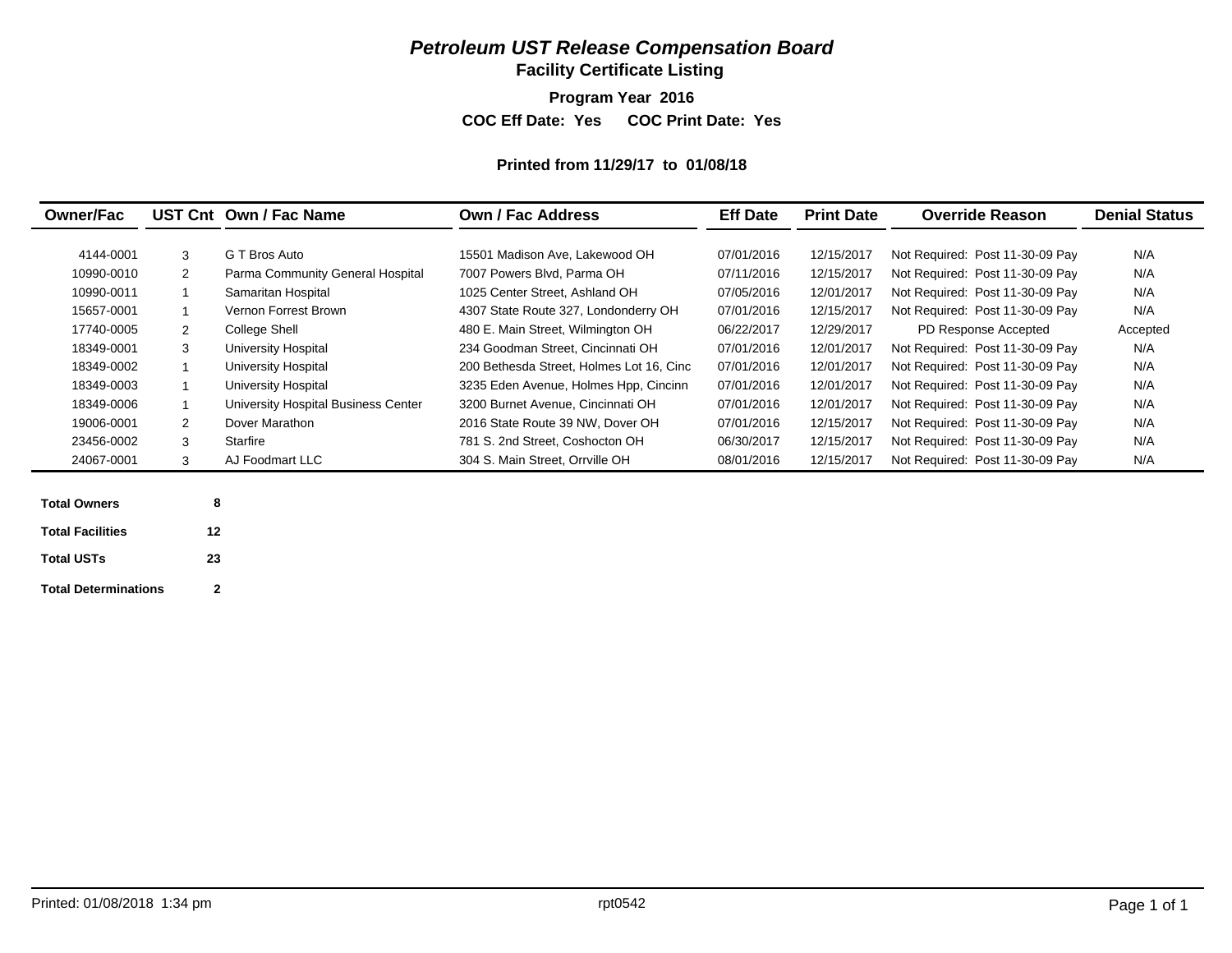**Facility Certificate Listing**

**Program Year 2016 COC Eff Date: No COC Print Date: No Denial Status: DETERMINATION**

#### **Date of Determination from 11/29/17 to 1/9/18**

| <b>Owner/Fac</b>            |   | UST Cnt Own / Fac Name | <b>Own / Fac Address</b>               | <b>Eff Date</b> | <b>Print Date</b> | <b>Override Reason</b> | <b>Denial Status</b> |
|-----------------------------|---|------------------------|----------------------------------------|-----------------|-------------------|------------------------|----------------------|
| 18349-0007                  |   | <b>Drake Center</b>    | 151 W. Galbraith Road, Cincinnati OH   |                 |                   | N/A                    | Determination        |
| 18349-0008                  |   | West Chester Hospital  | 7700 University Drive, West Chester OH |                 |                   | N/A                    | Determination        |
|                             |   |                        |                                        |                 |                   |                        |                      |
| <b>Total Owners</b>         |   |                        |                                        |                 |                   |                        |                      |
| <b>Total Facilities</b>     | 2 |                        |                                        |                 |                   |                        |                      |
| <b>Total USTs</b>           | 3 |                        |                                        |                 |                   |                        |                      |
| <b>Total Determinations</b> | 2 |                        |                                        |                 |                   |                        |                      |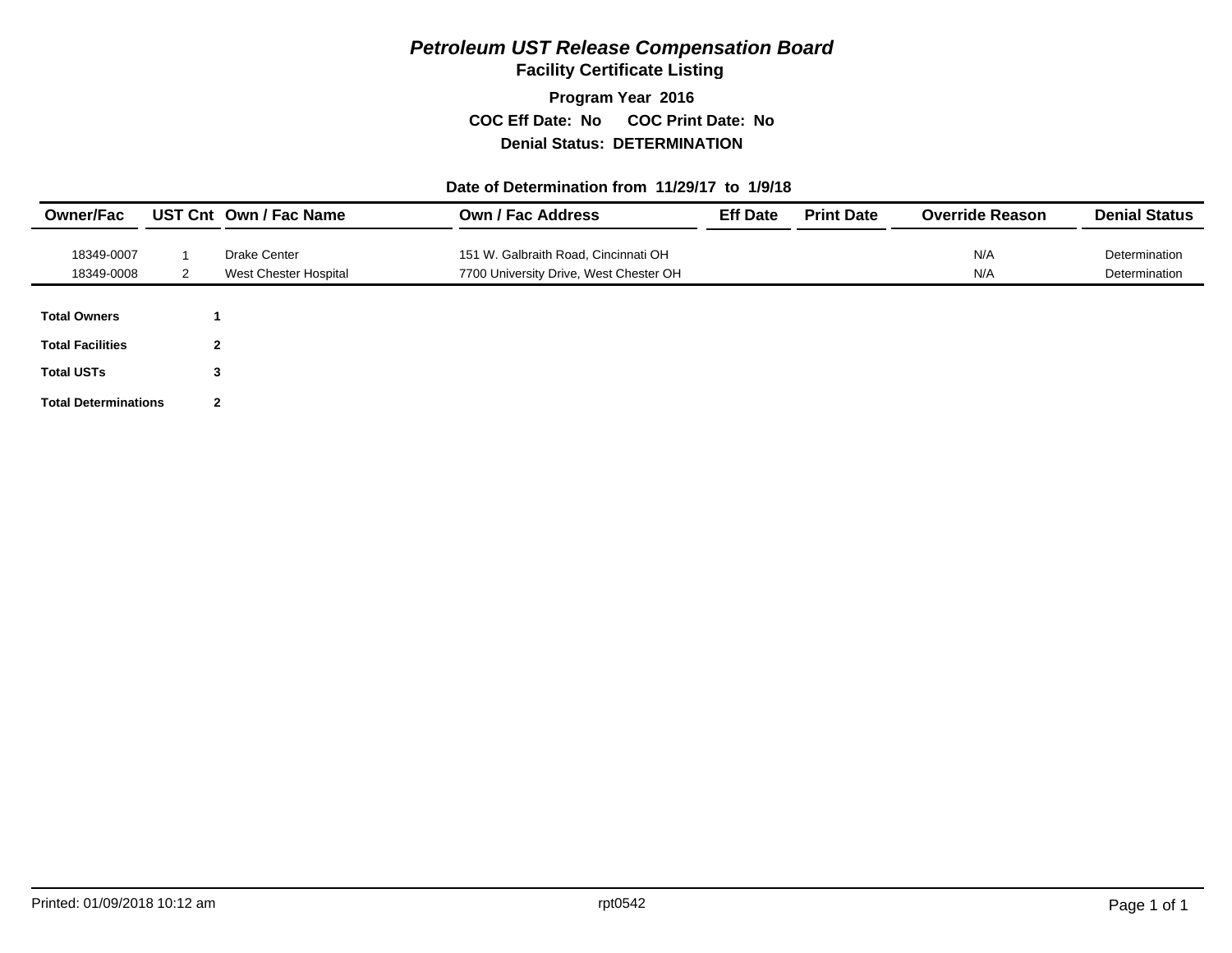**Facility Certificate Listing**

**Program Year 2017 COC Eff Date: Yes COC Print Date: Yes** 

## **Printed from 11/29/17 to 01/08/18**

| <b>Owner/Fac</b> |                | UST Cnt Own / Fac Name              | <b>Own / Fac Address</b>                   | <b>Eff Date</b> | <b>Print Date</b> | <b>Override Reason</b>          | <b>Denial Status</b> |
|------------------|----------------|-------------------------------------|--------------------------------------------|-----------------|-------------------|---------------------------------|----------------------|
|                  |                |                                     |                                            |                 |                   |                                 |                      |
| 973-0001         | 3              | Bethesda North Hospital             | 10500 Montgomery Road, Montgomery OH       | 07/01/2017      | 12/01/2017        | PD Response Accepted            | Accepted             |
| 973-0002         | $\overline{1}$ | Bethesda Oak Inc                    | 619 Oak Street, Cincinnati OH              | 07/01/2017      | 12/01/2017        | PD Response Accepted            | Accepted             |
| 973-0005         | $\overline{1}$ | Good Samaritan Hospital             | 375 Dixmyth Avenue, Cincinnati OH          | 07/01/2017      | 12/01/2017        | PD Response Accepted            | Accepted             |
| 1711-0001        | $\overline{7}$ | <b>Cedar Point</b>                  | One Cedar Point Drive, Sandusky OH         | 12/26/2017      | 12/29/2017        | PD Response Accepted            | Accepted             |
| 1711-0002        | $\overline{2}$ | Geauga Lake                         | 1100 Squires Drive, Aurora OH              | 12/26/2017      | 12/29/2017        | PD Response Accepted            | Accepted             |
| 1711-0003        | $\overline{2}$ | Castaway Bay Marina                 | 10 Harbour Parkway, Sandusky OH            | 12/26/2017      | 12/29/2017        | PD Response Accepted            | Accepted             |
| 2015-0002        | $\mathbf{1}$   | Village of Crestline                | 100 N. Seltzer St., Crestline OH           | 07/01/2017      | 12/01/2017        | Not Required: Post 11-30-09 Pay | N/A                  |
| 2019-0005        | 5              | <b>Fleet Management</b>             | 1010 Ottawa Street, Dayton OH              | 07/01/2017      | 12/01/2017        | Not Required: Post 11-30-09 Pay | N/A                  |
| 2019-0012        | 3              | Fire Station 11                     | 145 Warren Street, Dayton OH               | 07/01/2017      | 12/01/2017        | Not Required: Post 11-30-09 Pay | N/A                  |
| 2019-0023        | $\overline{1}$ | Water Supply and Treatment          | 2510 Wilmington Pike, Dayton OH            | 07/01/2017      | 12/01/2017        | Not Required: Post 11-30-09 Pay | N/A                  |
| 2019-0024        | $\overline{1}$ | Water Supply and Treatment          | 2000 Carillon Boulevard, Dayton OH         | 07/01/2017      | 12/01/2017        | Not Required: Post 11-30-09 Pay | N/A                  |
| 2019-0036        | 6              | Ottawa Yards                        | 1830 E. Monument Avenue, Dayton OH         | 07/01/2017      | 12/01/2017        | Not Required: Post 11-30-09 Pay | N/A                  |
| 2019-0037        | $\overline{2}$ | Dayton International Airport        | 3848 Wright Drive, Vandalia OH             | 07/01/2017      | 12/01/2017        | Not Required: Post 11-30-09 Pay | N/A                  |
| 2019-0039        | $\overline{1}$ | Enterprise Rent A Car               | 3320 Valet Dr/Dayton Airport, Dayton OH    | 07/01/2017      | 12/01/2017        | Not Required: Post 11-30-09 Pay | N/A                  |
| 2118-0001        | $\overline{2}$ | <b>Water Treatment Plant</b>        | 2425 First Street, Sandusky OH             | 07/01/2017      | 12/15/2017        | PD Response Accepted            | Accepted             |
| 2135-0001        | $\overline{2}$ | City of Strongsville Service Center | 16099 Foltz Industrial Parkway, Strongsvil | 12/12/2017      | 12/15/2017        | PD Response Accepted            | Accepted             |
| 4144-0001        | 3              | G T Bros Auto                       | 15501 Madison Ave, Lakewood OH             | 07/01/2017      | 12/15/2017        | Not Required: Post 11-30-09 Pay | N/A                  |
| 4270-0001        | $\overline{1}$ | <b>Fremont Airport</b>              | 365 S State Route 53. Fremont OH           | 07/01/2017      | 12/01/2017        | PD Response Accepted            | Accepted             |
| 4495-0002        | 4              | <b>Gordon Food Service</b>          | 4980 Gateway Boulevard, Springfield OH     | 07/01/2017      | 12/29/2017        | PD Response Accepted            | Accepted             |
| 4877-0001        | $\overline{2}$ | Mail Contractors of America, Inc.   | 3065 Crescentville Road, West Chester O    | 07/01/2017      | 12/15/2017        | PD Response Accepted            | Accepted             |
| 5901-0001        | $\overline{2}$ | Jones Fuel Co                       | 350 Frank Rd, Columbus OH                  | 07/01/2017      | 12/15/2017        | PD Response Accepted            | Accepted             |
| 6090-0001        | $\overline{1}$ | Kent State University Airport       | 4020 Kent Road, Stow OH                    | 07/01/2017      | 12/01/2017        | Not Required: Post 11-30-09 Pay | N/A                  |
| 6197-0001        | 3              | Kokosing Construction Company       | 17531 Waterford Road, Fredericktown OH     | 07/01/2017      | 12/15/2017        | PD Response Accepted            | Accepted             |
| 6197-0005        | $\overline{2}$ | Kokosing Construction Company Inc   | 13700 McCracken Road, Cleveland OH         | 07/01/2017      | 12/15/2017        | PD Response Accepted            | Accepted             |
| 6197-0007        | 3              | Corna Kokosing                      | 6211 Westerville Road, Columbus OH         | 07/01/2017      | 12/15/2017        | PD Response Accepted            | Accepted             |
| 6552-0001        | $\overline{1}$ | Liebert Corp                        | 1050 Dearborn Drive, Columbus OH           | 07/01/2017      | 12/15/2017        | Not Required: Post 11-30-09 Pay | N/A                  |
| 6552-0003        | $\mathbf{1}$   | Liebert Corp.                       | 3040 S. 9th Street, Ironton OH             | 07/01/2017      | 12/15/2017        | Not Required: Post 11-30-09 Pay | N/A                  |
| 7784-0002        | $\overline{c}$ | Rockstop Gas & Wash                 | 10777 Northfield Road, Northfield OH       | 11/09/2017      | 12/01/2017        | Not Required: Post 11-30-09 Pay | N/A                  |
| 7880-0001        | $\overline{2}$ | Oglesby Construction Inc.           | 1600 Toledo Road, Norwalk OH               | 07/01/2017      | 12/15/2017        | PD Response Accepted            | Accepted             |
| 8027-0001        | $\overline{1}$ | Orrville Trucking & Grading Co.     | 475 Orr Street, Orrville OH                | 07/01/2017      | 12/29/2017        | PD Response Accepted            | Accepted             |
| 8056-0003        | $\overline{1}$ | Mercy Health Care Center            | 2200 Jefferson Avenue, Toledo OH           | 07/01/2017      | 12/29/2017        | PD Response Accepted            | Accepted             |
| 8056-0005        | $\mathbf{1}$   | Mercy Franciscan at West Park       | 2950 W. Park Drive, Cincinnati OH          | 07/01/2017      | 12/29/2017        | PD Response Accepted            | Accepted             |
| 8056-0007        | $\overline{2}$ | St. Vincent Mercy Medical Center    | 2213 Cherry Street, Toledo OH              | 07/01/2017      | 12/29/2017        | PD Response Accepted            | Accepted             |
| 8056-0008        | $\overline{2}$ | Mercy Memorial Hospital             | 904 Scioto Street, Urbana OH               | 07/01/2017      | 12/29/2017        | PD Response Accepted            | Accepted             |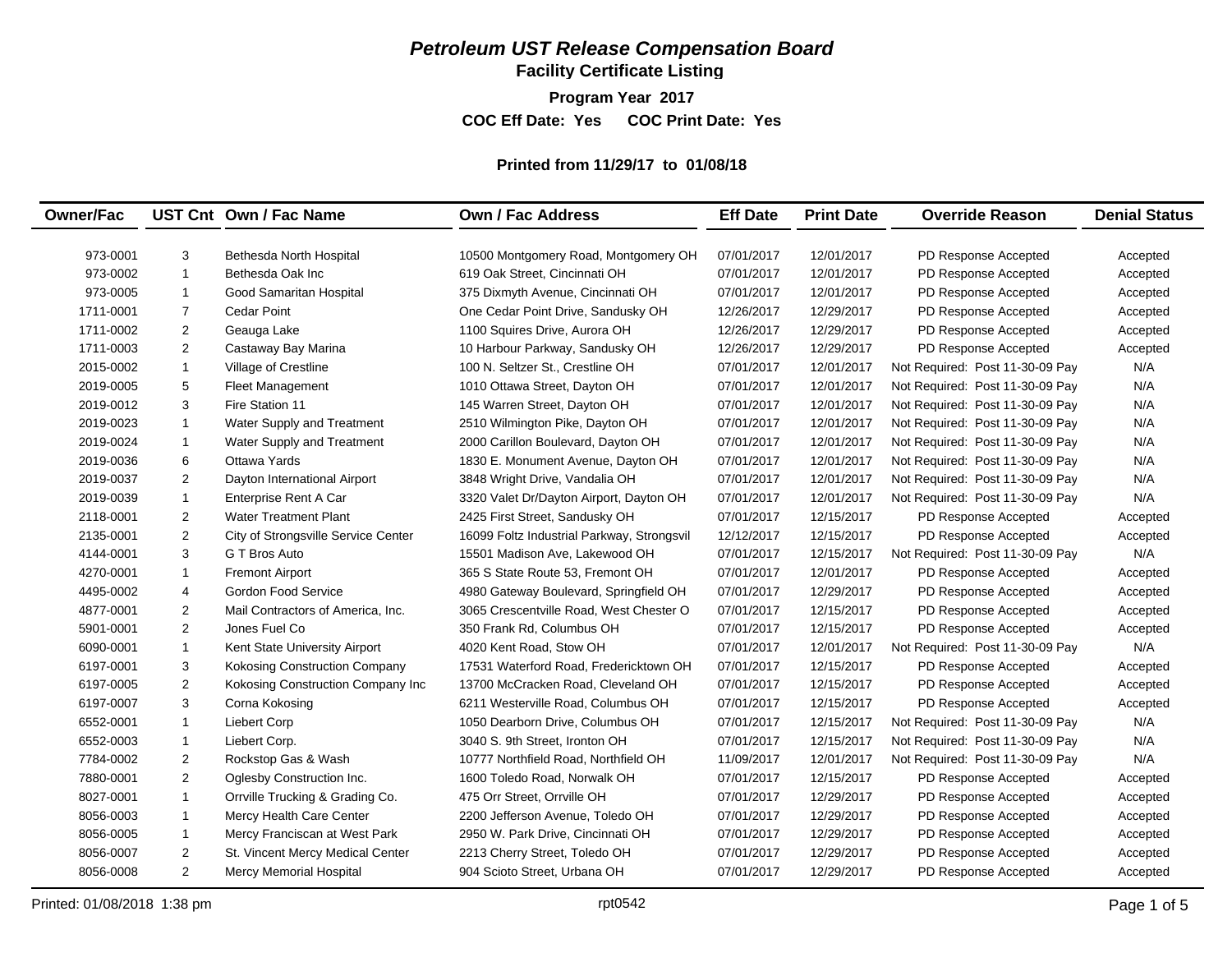| Owner/Fac  |                | UST Cnt Own / Fac Name                                                     | <b>Own / Fac Address</b>                                              | <b>Eff Date</b>          | <b>Print Date</b> | <b>Override Reason</b>                                             | <b>Denial Status</b> |
|------------|----------------|----------------------------------------------------------------------------|-----------------------------------------------------------------------|--------------------------|-------------------|--------------------------------------------------------------------|----------------------|
| 8056-0010  | 2              | Springfield Regional Medical Center                                        | 100 Medical Center Drive, Springfield OH                              | 07/01/2017               | 12/29/2017        | PD Response Accepted                                               | Accepted             |
| 8056-0011  | 4              | St. Charles Hospital                                                       | 2600 Navarre Avenue, Oregon OH                                        | 07/01/2017               | 12/29/2017        | PD Response Accepted                                               | Accepted             |
| 8056-0012  | $\mathbf{1}$   | <b>St Rita's Medical Center</b>                                            | 730 W. Market Street. Lima OH                                         | 07/01/2017               | 12/29/2017        | PD Response Accepted                                               | Accepted             |
| 8056-0013  | 3              | St. Elizabeth Health Center                                                | 1044 Belmont Avenue, Youngstown OH                                    | 07/01/2017               | 12/29/2017        | PD Response Accepted                                               | Accepted             |
| 8056-0014  | $\mathbf{1}$   | St. Elizabeth Boardman Health Center                                       | 8401 Market Street, Boardman OH                                       | 07/01/2017               | 12/29/2017        | PD Response Accepted                                               | Accepted             |
| 8056-0015  | 2              | <b>Mercy Hospital West</b>                                                 | 3300 Mercy West Boulevard, Cincinnati O                               | 07/01/2017               | 12/29/2017        | PD Response Accepted                                               | Accepted             |
| 8056-0016  | $\mathbf{1}$   | St. Joseph Health Center                                                   | 667 Eastland Avenue S.E., Warren OH                                   | 07/01/2017               | 12/29/2017        | PD Response Accepted                                               | Accepted             |
| 8056-0017  | $\mathbf{1}$   | Jewish Hospital                                                            | 4777 East Galbraith Road, Cincinnati OH                               | 07/01/2017               | 12/29/2017        | PD Response Accepted                                               | Accepted             |
| 8056-0018  | $\mathbf{1}$   | Mercy Regional Medical Center                                              | 3700 Kolbe Road, Lorain OH                                            | 07/01/2017               | 12/29/2017        | PD Response Accepted                                               | Accepted             |
| 9434-0032  | 3              | Saneholtz McKarns, Inc.                                                    | 1746 South Clinton St, Defiance OH                                    | 07/01/2017               | 12/15/2017        | Not Required: Post 11-30-09 Pay                                    | N/A                  |
|            | 3              | Saneholtz McKarns, Inc.                                                    | 1310 W High St, Bryan OH                                              | 07/01/2017               | 12/15/2017        | Not Required: Post 11-30-09 Pay                                    | N/A                  |
| 9434-0033  | $\mathbf{1}$   | Sims Bros, Inc.                                                            |                                                                       |                          | 12/15/2017        |                                                                    | N/A                  |
| 9726-0001  | $\mathbf{1}$   | Skypark Inc                                                                | 1011 S. Prospect Street, Marion OH<br>3071 Greenwich Rd, Wadsworth OH | 12/06/2017<br>07/13/2017 | 12/29/2017        | Not Required: Post 11-30-09 Pay<br>Not Required: Post 11-30-09 Pay | N/A                  |
| 9740-0001  | $\mathbf{1}$   | Southern Local Bus Garage                                                  | 37382 State Route 39, Salineville OH                                  | 07/01/2017               | 12/29/2017        |                                                                    |                      |
| 9836-0001  |                |                                                                            |                                                                       |                          |                   | PD Response Accepted                                               | Accepted             |
| 10245-0001 | 1              | Sylvania Country Club<br>St. John Medical Center                           | 5201 Corey Road, Sylvania OH                                          | 07/01/2017               | 12/29/2017        | Not Required: Post 11-30-09 Pay                                    | N/A<br>N/A           |
| 10990-0009 | $\overline{2}$ |                                                                            | 29000 Center Ridge Road, Westlake OH                                  | 11/13/2017               | 12/01/2017        | Not Required: Post 11-30-09 Pay                                    | N/A                  |
| 10990-0010 | $\overline{2}$ | Parma Community General Hospital                                           | 7007 Powers Blvd, Parma OH                                            | 07/01/2017               | 12/15/2017        | Not Required: Post 11-30-09 Pay                                    | N/A                  |
| 10990-0011 | $\mathbf{1}$   | Samaritan Hospital                                                         | 1025 Center Street, Ashland OH                                        | 07/01/2017               | 12/01/2017        | Not Required: Post 11-30-09 Pay                                    |                      |
| 10994-0001 | $\overline{2}$ | University of Toledo - PO                                                  | 2925 East Rocket Drive, Toledo OH                                     | 07/01/2017               | 12/15/2017        | PD Response Accepted                                               | Accepted             |
| 10994-0003 | $\mathbf{1}$   | University of Toledo - Health Science Car 3100 Transverse Drive, Toledo OH |                                                                       | 07/01/2017               | 12/15/2017        | PD Response Accepted                                               | Accepted             |
| 10994-0005 | $\mathbf{1}$   | University of Toledo - FSB                                                 | 1135 East Medical Loop, Toledo OH                                     | 07/01/2017               | 12/15/2017        | PD Response Accepted                                               | Accepted             |
| 10994-0007 | $\mathbf{1}$   | University of Toledo - SRC                                                 | 2800 East Rocket Drive, Toledo OH                                     | 07/01/2017               | 12/15/2017        | PD Response Accepted                                               | Accepted             |
| 10994-0009 | $\mathbf{1}$   | University of Toledo - Savage                                              | 2025 Douglas Road, Toledo OH                                          | 07/01/2017               | 12/15/2017        | PD Response Accepted                                               | Accepted             |
| 10994-0010 | $\mathbf{1}$   | University of Toledo - HOS                                                 | 3065 Arlington Avenue, Toledo OH                                      | 07/01/2017               | 12/15/2017        | PD Response Accepted                                               | Accepted             |
| 11373-0003 | $\overline{2}$ | Human Services Building                                                    | 416 S. East Street, Lebanon OH                                        | 12/15/2017               | 12/15/2017        | PD Response Accepted                                               | Accepted             |
| 11373-0005 | $\mathbf{1}$   | Deerfield Hamilton WWTP                                                    | 6193 Stryker Road, Maineville OH                                      | 12/15/2017               | 12/15/2017        | PD Response Accepted                                               | Accepted             |
| 11784-0002 | 3              | <b>Wood County Airport</b>                                                 | 1261 E. Poe Road, Bowling Green OH                                    | 07/01/2017               | 12/29/2017        | PD Response Accepted                                               | Accepted             |
| 12947-0001 | 6              | Robbie's BP                                                                | 87 Vine Street, Gallipolis OH                                         | 07/01/2017               | 12/29/2017        | PD Response Accepted                                               | Accepted             |
| 13477-0001 | $\overline{2}$ | <b>Mount Carmel Medical Center</b>                                         | 793 W. State Street, Columbus OH                                      | 09/11/2017               | 12/15/2017        | PD Response Accepted                                               | Accepted             |
| 13477-0002 | 4              | Mount Carmel East Hospital                                                 | 6001 E. Broad Street, Columbus OH                                     | 09/11/2017               | 12/15/2017        | PD Response Accepted                                               | Accepted             |
| 13477-0004 | 3              | St Anns Hospital                                                           | 500 S. Cleveland Avenue, Westerville OH                               | 09/11/2017               | 12/15/2017        | PD Response Accepted                                               | Accepted             |
| 13477-0005 | $\mathbf{1}$   | Diley Ridge Medical Park                                                   | 7911 Diley Ridge, Canal Winchester OH                                 | 09/11/2017               | 12/15/2017        | PD Response Accepted                                               | Accepted             |
| 13477-0006 | $\mathbf{1}$   | Mount Carmel Medical Center - Grove C                                      | 5300 North Meadows Drive, Grove City OH                               | 09/11/2017               | 12/15/2017        | PD Response Accepted                                               | Accepted             |
| 13815-0061 | $\overline{2}$ | Zahn 1st Stop                                                              | 13512 State Route 220, Waverly OH                                     | 07/01/2017               | 12/15/2017        | Not Required: Post 11-30-09 Pay                                    | N/A                  |
| 15359-0001 | 4              | Continental Express Inc.                                                   | 10450 St Rt 47, Sidney OH                                             | 07/01/2017               | 12/15/2017        | PD Response Accepted                                               | Accepted             |
| 15657-0001 | -1             | Vernon Forrest Brown                                                       | 4307 State Route 327, Londonderry OH                                  | 07/01/2017               | 12/15/2017        | Not Required: Post 11-30-09 Pay                                    | N/A                  |
| 15720-0001 | 1              | Metropolitan Office Park                                                   | 9797 Springboro Pike, Dayton OH                                       | 07/01/2017               | 12/29/2017        | PD Response Accepted                                               | Accepted             |
| 16824-0001 | $\overline{2}$ | Water Pollution Control Center                                             | 2323 Main Avenue S.W., Warren OH                                      | 07/01/2017               | 12/01/2017        | PD Response Accepted                                               | Accepted             |
| 16824-0002 | 1              | D-2 Pumping Station                                                        | Parkman Road N.W., Warren OH                                          | 07/01/2017               | 12/01/2017        | PD Response Accepted                                               | Accepted             |
| 16824-0003 | $\overline{2}$ | <b>Water Filtration Plant</b>                                              | SR 5 Elm Road Extension, Cortland OH                                  | 07/01/2017               | 12/01/2017        | PD Response Accepted                                               | Accepted             |
| 16824-0004 | 1              | <b>Water Distribution</b>                                                  | 540 Laird Avenue, Warren OH                                           | 07/01/2017               | 12/01/2017        | PD Response Accepted                                               | Accepted             |
| 16824-0005 | 1              | <b>Tod Avenue Pumping Station</b>                                          | SR 45 Tod Avenue S.W., Warren OH                                      | 07/01/2017               | 12/01/2017        | PD Response Accepted                                               | Accepted             |
| 16824-0010 | 1              | Municipal Building                                                         | 141 South Street S.W., Warren OH                                      | 07/01/2017               | 12/01/2017        | PD Response Accepted                                               | Accepted             |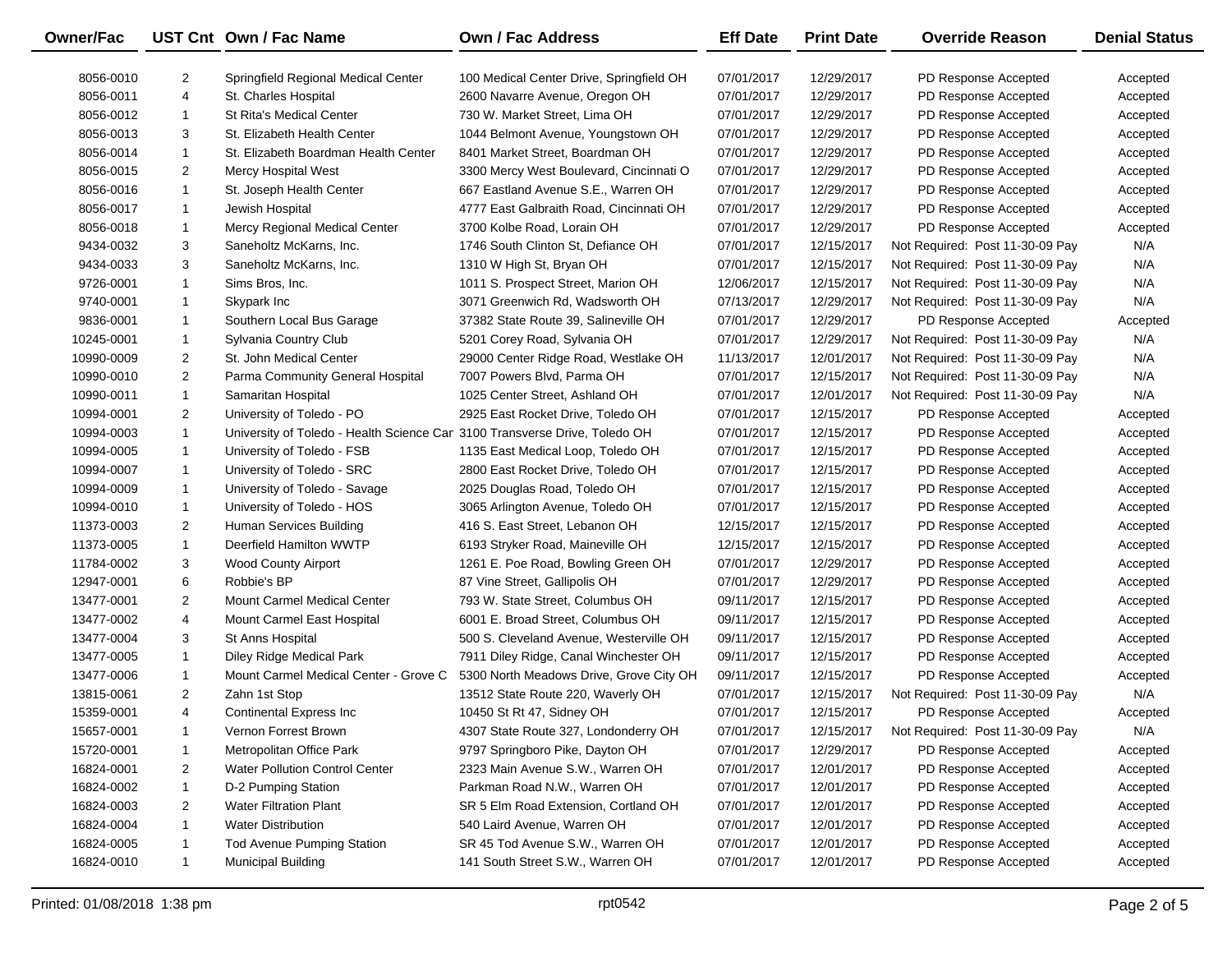| <b>Owner/Fac</b> |                | UST Cnt Own / Fac Name                                                | <b>Own / Fac Address</b>                   | <b>Eff Date</b> | <b>Print Date</b> | <b>Override Reason</b>          | <b>Denial Status</b> |
|------------------|----------------|-----------------------------------------------------------------------|--------------------------------------------|-----------------|-------------------|---------------------------------|----------------------|
| 16898-0001       | 3              | City Of Galion                                                        | 301 Harding Way East, Galion OH            | 11/20/2017      | 12/01/2017        | PD Response Accepted            | Accepted             |
| 16898-0002       | 1              | City of Galion - Waste Water Treatment P 6374 Hosford Road, Galion OH |                                            | 11/20/2017      | 12/01/2017        | PD Response Accepted            | Accepted             |
| 16898-0003       | 1              | City of Galion Airport                                                | 8240 State Route 309, Galion OH            | 11/20/2017      | 12/01/2017        | PD Response Accepted            | Accepted             |
| 16909-0002       | 6              | L G Trucker's City                                                    | 1775 Bellefontaine Street, Wapakoneta OH   | 07/01/2017      | 12/15/2017        | PD Response Accepted            | Accepted             |
| 16970-0001       | 2              | South East Area Transit                                               | 375 Fairbanks Street, Zanesville OH        | 07/01/2017      | 12/15/2017        | PD Response Accepted            | Accepted             |
| 16992-0001       | 4              | <b>Baxters General Store</b>                                          | 7339 Roswell Rd, Sherrodsville OH          | 07/01/2017      | 12/01/2017        | PD Response Accepted            | Accepted             |
| 17251-0001       | 5              | Aldi Inc - Warehouse                                                  | 1319 W 130th Street, Hinckley OH           | 11/20/2017      | 12/01/2017        | PD Response Accepted            | Accepted             |
| 17251-0002       | 2              | Aldi Distribution Center                                              | 4400 S. Charleston Pike, Springfiled OH    | 11/20/2017      | 12/01/2017        | PD Response Accepted            | Accepted             |
| 17493-0001       | 2              | Save 4 Store                                                          | 3025 SR 303, Mantua OH                     | 07/01/2017      | 12/15/2017        | PD Response Accepted            | Accepted             |
| 17740-0003       | 2              | Southridge Marathon                                                   | 863 S South Street, Wilmington OH          | 07/01/2017      | 12/29/2017        | PD Response Accepted            | Accepted             |
| 17740-0004       | $\overline{c}$ | Sabri and Nadera Salhieh                                              | 1321 Moorefield Road, Springfield OH       | 07/01/2017      | 12/29/2017        | PD Response Accepted            | Accepted             |
| 17740-0005       | 2              | <b>College Shell</b>                                                  | 480 E. Main Street, Wilmington OH          | 07/01/2017      | 12/29/2017        | PD Response Accepted            | Accepted             |
| 17758-0001       | 4              | Fredericktown Marathon                                                | 17391 Zolman Road, Fredericktown OH        | 12/19/2017      | 12/29/2017        | PD Response Accepted            | Accepted             |
| 18076-0001       | 2              | Summit Exxon                                                          | 1866 Summit Street, Columbus OH            | 07/01/2017      | 12/29/2017        | Not Required: Post 11-30-09 Pay | N/A                  |
| 18076-0002       | 3              | LAne Ave Exxon                                                        | 2187 Neil Avenue, Columbus OH              | 07/01/2017      | 12/29/2017        | Not Required: Post 11-30-09 Pay | N/A                  |
| 18076-0008       | 3              | Mill Run Exxon                                                        | 3880 Parkmill Run Drive, Columbus OH       | 07/01/2017      | 12/29/2017        | Not Required: Post 11-30-09 Pay | N/A                  |
| 18076-0012       | 3              | Gilligan Oil                                                          | 1305 Harrisburg Pike, Columbus OH          | 07/01/2017      | 12/29/2017        | Not Required: Post 11-30-09 Pay | N/A                  |
| 18076-0019       | 3              | Gilligan Oil                                                          | 4375 E. Galbraith Road, Deer Park OH       | 07/01/2017      | 12/29/2017        | Not Required: Post 11-30-09 Pay | N/A                  |
| 18076-0021       | 3              | Gilligan Oil                                                          | 11820 Lebanon Road, Sharonville OH         | 07/01/2017      | 12/29/2017        | Not Required: Post 11-30-09 Pay | N/A                  |
| 18076-0022       | 5              | Gilligan Oil                                                          | 4382 Elick Lane, Batavia OH                | 07/01/2017      | 12/29/2017        | Not Required: Post 11-30-09 Pay | N/A                  |
| 18076-0023       | 2              | Gilligan Oil                                                          | 55 Kibby Lane, Cincinnati OH               | 07/01/2017      | 12/29/2017        | Not Required: Post 11-30-09 Pay | N/A                  |
| 18076-0024       | 3              | Gilligan Oil                                                          | 7504 Dixie Highway, Fairfield OH           | 07/01/2017      | 12/29/2017        | Not Required: Post 11-30-09 Pay | N/A                  |
| 18076-0025       | 4              | Gilligan Oil                                                          | 8267 Princeton Glendale Road, West Ches    | 07/01/2017      | 12/29/2017        | Not Required: Post 11-30-09 Pay | N/A                  |
| 18076-0026       | 2              | Gilligan Oil                                                          | 4200 Hamilton Middletown Road, Liberty T   | 07/01/2017      | 12/29/2017        | Not Required: Post 11-30-09 Pay | N/A                  |
| 18076-0030       | 3              | Gilligan Oil                                                          | 2564 Williams Road, Norwood OH             | 07/01/2017      | 12/29/2017        | Not Required: Post 11-30-09 Pay | N/A                  |
| 18076-0032       | 4              | Gilligan Oil                                                          | 11595 Princeton Pike, Springdale OH        | 07/01/2017      | 12/29/2017        | Not Required: Post 11-30-09 Pay | N/A                  |
| 18076-0033       | 3              | Gilligan Oil                                                          | 9188 Plainfield Road, Blue Ash OH          | 07/01/2017      | 12/29/2017        | Not Required: Post 11-30-09 Pay | N/A                  |
| 18076-0034       | 3              | Gilligan Oil                                                          | 205 Calhoun Street, Cincinnati OH          | 07/01/2017      | 12/29/2017        | Not Required: Post 11-30-09 Pay | N/A                  |
| 18076-0035       | 3              | Gilligan Oil                                                          | 9760 Colerain Avenue, Cincinnati OH        | 07/01/2017      | 12/29/2017        | Not Required: Post 11-30-09 Pay | N/A                  |
| 18076-0036       | 2              | Gilligan Oil                                                          | 2700 Madison Road, Cincinnati OH           | 07/01/2017      | 12/29/2017        | Not Required: Post 11-30-09 Pay | N/A                  |
| 18076-0037       | 3              | Gilligan Oil                                                          | 10809 Montgomery Road, Cincinnati OH       | 07/01/2017      | 12/29/2017        | Not Required: Post 11-30-09 Pay | N/A                  |
| 18076-0039       | 3              | Gilligan Oil                                                          | 8051 Montgomery Road, Cincinnati OH        | 07/01/2017      | 12/29/2017        | Not Required: Post 11-30-09 Pay | N/A                  |
| 18076-0042       | 2              | Gilligan Oil                                                          | 9791 Mason Montgomery Road, Mason O        | 07/01/2017      | 12/29/2017        | Not Required: Post 11-30-09 Pay | N/A                  |
| 18076-0043       | 2              | Gilligan Oil                                                          | 2430 Kings Mills Road, Mason OH            | 07/01/2017      | 12/29/2017        | Not Required: Post 11-30-09 Pay | N/A                  |
| 18076-0044       | $\overline{2}$ | Gilligan Oil                                                          | 1280 Hamilton Lebanon Road, Monroe OH      | 07/01/2017      | 12/29/2017        | Not Required: Post 11-30-09 Pay | N/A                  |
| 18076-0045       | 3              | Gilligan Oil                                                          | 6840 Hamilton Avenue, North College Hill C | 07/01/2017      | 12/29/2017        | Not Required: Post 11-30-09 Pay | N/A                  |
| 18076-0047       | 3              | Gilligan Oil                                                          | 653 Ohio Pike, Cincinnati OH               | 07/01/2017      | 12/29/2017        | Not Required: Post 11-30-09 Pay | N/A                  |
| 18076-0048       | 2              | Gilligan Oil                                                          | 7088 Liberty Centre Drive, Liberty Townshi | 07/01/2017      | 12/29/2017        | Not Required: Post 11-30-09 Pay | N/A                  |
| 18076-0049       | 3              | <b>Ridge Shell</b>                                                    | 5301 Ridge Avenue, Cincinnati OH           | 07/01/2017      | 12/29/2017        | Not Required: Post 11-30-09 Pay | N/A                  |
| 18076-0050       | 3              | West 8th Sunoco                                                       | 901 W. 8th Street, Cincinnati OH           | 07/01/2017      | 12/29/2017        | Not Required: Post 11-30-09 Pay | N/A                  |
| 18076-0051       | 3              | <b>Liberty Shell</b>                                                  | 30 E. Liberty Street, Cincinnati OH        | 07/01/2017      | 12/29/2017        | Not Required: Post 11-30-09 Pay | N/A                  |
| 18076-0052       | 2              | Gilbert Shell                                                         | 2967 Gilbert Avenue, Cincinnati OH         | 07/01/2017      | 12/29/2017        | Not Required: Post 11-30-09 Pay | N/A                  |
| 18076-0053       | 4              | Gilligan Oil                                                          | 1326 N. Fairfield Road, Beavercreek OH     | 07/01/2017      | 12/29/2017        | Not Required: Post 11-30-09 Pay | N/A                  |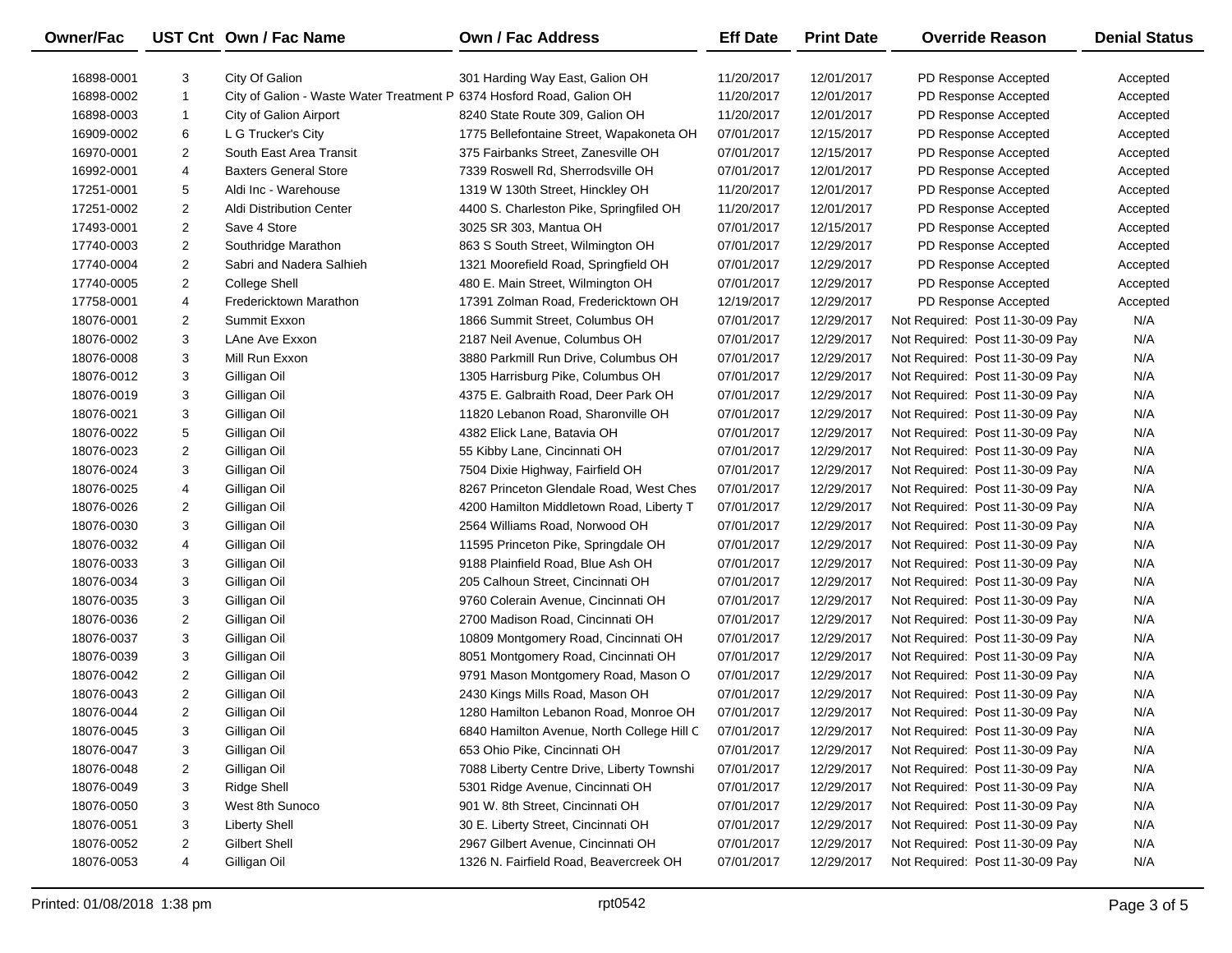| Owner/Fac  |                | UST Cnt Own / Fac Name                      | <b>Own / Fac Address</b>                   | <b>Eff Date</b> | <b>Print Date</b> | <b>Override Reason</b>          | <b>Denial Status</b> |
|------------|----------------|---------------------------------------------|--------------------------------------------|-----------------|-------------------|---------------------------------|----------------------|
| 18451-5651 |                | Speedway #6245                              | 1120 Canton Road N.W., Carrollton OH       | 11/15/2017      | 12/01/2017        | Not Required: Post 11-30-09 Pay | N/A                  |
| 18451-5688 | $\mathbf{1}$   | Speedway #8020                              | 1605 E. Wyandot Avenue, Upper Sandusk      | 11/15/2017      | 12/01/2017        | Not Required: Post 11-30-09 Pay | N/A                  |
| 18673-0001 | $\mathbf{1}$   | <b>Delmar Division</b>                      | 6829 Waldo-Delaware Road, Waldo OH         | 07/01/2017      | 12/15/2017        | PD Response Accepted            | Accepted             |
| 18673-0002 | 3              | Columbus Distributing Co                    | 4949 Freeway Drive East, Columbus OH       | 07/01/2017      | 12/15/2017        | PD Response Accepted            | Accepted             |
| 18841-0001 | $\overline{c}$ | Quality Food Mart                           | 502 S. Yellow Spring Street, Springfield O | 07/01/2017      | 12/29/2017        | PD Response Accepted            | Accepted             |
| 19006-0001 | 2              | Dover Marathon                              | 2016 State Route 39 NW, Dover OH           | 07/01/2017      | 12/15/2017        | Not Required: Post 11-30-09 Pay | N/A                  |
| 19356-0001 | 1              | John Hinderer Honda                         | 1515 Hebron Road, Heath OH                 | 07/01/2017      | 12/15/2017        | PD Response Accepted            | Accepted             |
| 19477-0001 | 3              | <b>Madison County Airport</b>               | 1281 US Highway 40 Southwest, London O     | 07/01/2017      | 12/15/2017        | PD Response Accepted            | Accepted             |
| 19506-0001 | $\overline{c}$ | <b>BSS</b> Enterprises Inc.                 | 11444 Springfield Pk, Cincinnati OH        | 07/01/2017      | 12/29/2017        | PD Response Accepted            | Accepted             |
| 19845-0001 | $\mathbf{1}$   | Tuppers Plains Chester Water Plant          | 36625 Sandhill-Cemetery Road, Long Bot     | 07/01/2017      | 12/29/2017        | PD Response Accepted            | Accepted             |
| 20162-0002 | $\overline{2}$ | J & J Petroleum Inc.                        | 533 S. High Street, Caledonia OH           | 07/01/2017      | 12/01/2017        | Not Required: Post 11-30-09 Pay | N/A                  |
| 20162-0003 | 3              | J & J Petroleum Inc.                        | 1536 W. Broad Street, Columbus OH          | 07/01/2017      | 12/01/2017        | Not Required: Post 11-30-09 Pay | N/A                  |
| 20953-0001 | $\overline{2}$ | <b>Marathon Gas Station</b>                 | 1102 W. Mound Street, Columbus OH          | 07/01/2017      | 12/01/2017        | Not Required: Post 11-30-09 Pay | N/A                  |
| 21032-0064 | $\overline{2}$ | Giant #4417                                 | 579 N. Main Street, Akron OH               | 12/18/2017      | 12/29/2017        | PD Response Accepted            | Accepted             |
| 21080-0001 | 2              | Fifth Third Center at One SeaGate           | 1 Seagate, Toledo OH                       | 07/01/2017      | 12/29/2017        | PD Response Accepted            | Accepted             |
| 21086-0002 | 5              | Morinda Petroleum, LLC                      | 1250 W. Breese Road, Fort Shawnee OH       | 07/01/2017      | 12/15/2017        | PD Response Accepted            | Accepted             |
| 21430-0002 | $\overline{2}$ | Gateway Gas Mart                            | 2732 Glenwood Avenue, Youngstown OH        | 12/27/2017      | 12/29/2017        | Not Required: Post 11-30-09 Pay | N/A                  |
| 21485-0001 | $\overline{2}$ | StoneWater Golf Club                        | 6019 Aberdeen Boulevard, Highland Heigh    | 07/10/2017      | 12/29/2017        | Not Required: Post 11-30-09 Pay | N/A                  |
| 21576-0001 | 5              | Sober Systems LLC                           | 50708 National Road, St Clairsville OH     | 07/01/2017      | 12/15/2017        | PD Response Accepted            | Accepted             |
| 21612-0001 | 3              | Stake's Shortstop                           | 3052 State Route 3 S., Loudenville OH      | 07/01/2017      | 12/29/2017        | PD Response Accepted            | Accepted             |
| 21617-0001 | 1              | <b>Courthouse Crossing Acquisitions LLC</b> | 30 W. Second Street, Dayton OH             | 07/01/2017      | 12/15/2017        | PD Response Accepted            | Accepted             |
| 21714-0001 | $\overline{2}$ | Van Wert County Hospital                    | 1250 S. Washington Street, Van Wert OH     | 07/01/2017      | 12/01/2017        | PD Response Accepted            | Accepted             |
| 22006-0001 | 3              | Maharaja IWC Food Mart                      | 1901 W. 2nd Street, Xenia OH               | 12/19/2017      | 12/29/2017        | PD Response Accepted            | Accepted             |
| 22023-0001 | $\overline{2}$ | MKS Holdings, LLC                           | 13939 Lorain Avenue, Cleveland OH          | 12/19/2017      | 12/29/2017        | PD Response Accepted            | Accepted             |
| 22195-0001 | 3              | Berea Sunoco                                | 640 Prospect Road, Berea OH                | 07/01/2017      | 12/29/2017        | Not Required: Post 11-30-09 Pay | N/A                  |
| 22204-0001 | 4              | Batavia Enterprises, LLC                    | 2199 Winemiller Lane, Batavia OH           | 07/01/2017      | 12/29/2017        | PD Response Accepted            | Accepted             |
| 22338-0001 | 3              | <b>Gabriels Shell</b>                       | 2249 W. 117th Street, Cleveland OH         | 07/01/2017      | 12/29/2017        | PD Response Accepted            | Accepted             |
| 22338-0002 | 4              | Gabriels Marathon                           | 4480 Rocky River Drive, Cleveland OH       | 07/01/2017      | 12/29/2017        | PD Response Accepted            | Accepted             |
| 22471-0001 | 1              | Lake Erie Correctional Institution          | 501 Thompson Road, Conneaut OH             | 07/01/2017      | 12/15/2017        | PD Response Accepted            | Accepted             |
| 22583-0001 | 3              | Ganesh Canton, LLC                          | 2557 Cleveland Avenue NW, Canton OH        | 07/01/2017      | 12/01/2017        | PD Response Accepted            | Accepted             |
| 22588-0001 | 3              | Armit Blaze Oil, Inc.                       | 220 McCartney Road, Campbell OH            | 07/24/2017      | 12/29/2017        | Not Required: Post 11-30-09 Pay | N/A                  |
| 22607-0005 | 3              | Adam May, Inc.                              | 10441 Main Street, New Middletown OH       | 12/04/2017      | 12/15/2017        | PD Response Accepted            | Accepted             |
| 22609-0002 | 5              | Nandini Oil, LLC                            | 700 Dalton Avenue, Cincinnati OH           | 12/11/2017      | 12/15/2017        | PD Response Accepted            | Accepted             |
| 22781-0001 | $\overline{2}$ | The Chefs' Warehouse, Inc.                  | 619 Linn Street, Cincinnati OH             | 12/05/2017      | 12/15/2017        | PD Response Accepted            | Accepted             |
| 22796-0001 | $\mathbf{1}$   | Cyrus One Data Center                       | 4800 Parkway Drive, Mason OH               | 07/01/2017      | 12/01/2017        | Not Required: Post 11-30-09 Pay | N/A                  |
| 22796-0002 | 1              | Cyrus One Gold Coast Data Center            | 11500 Goldcoast Drive, Cincinnati OH       | 07/01/2017      | 12/01/2017        | Not Required: Post 11-30-09 Pay | N/A                  |
| 22847-0001 | 5              | Little General Stores, Inc.                 | 5321 Washington Rd, Albany OH              | 07/01/2017      | 12/29/2017        | PD Response Accepted            | Accepted             |
| 22852-0001 | 3              | Obay KTB Properties LLC                     | 642 E. State Street, Alliance OH           | 12/15/2017      | 12/29/2017        | PD Response Accepted            | Accepted             |
| 22870-0001 | 3              | A-1-Mobil                                   | 726 West Broad Street, Columbus OH         | 11/13/2017      | 12/01/2017        | PD Response Accepted            | Accepted             |
| 22870-0002 | 3              | A - 1 Mart Plus                             | 895 Columbus Avenue, Lebanon OH            | 11/13/2017      | 12/01/2017        | PD Response Accepted            | Accepted             |
| 23287-0001 | 1              | Prescott Tank Lines LLC                     | 1226 Route 122, Lebanon OH                 | 07/01/2017      | 12/29/2017        | PD Response Accepted            | Accepted             |
| 23397-0001 | 4              | Farmersville Sunoco                         | 363 N. Elm Street, Farmersville OH         | 11/09/2017      | 12/01/2017        | PD Response Accepted            | Accepted             |
| 23444-0001 | 3              | 56 Mini Mart                                | 10472 State Route 56 E., Circleville OH    | 07/01/2017      | 12/29/2017        | PD Response Accepted            | Accepted             |

 $\overline{\phantom{0}}$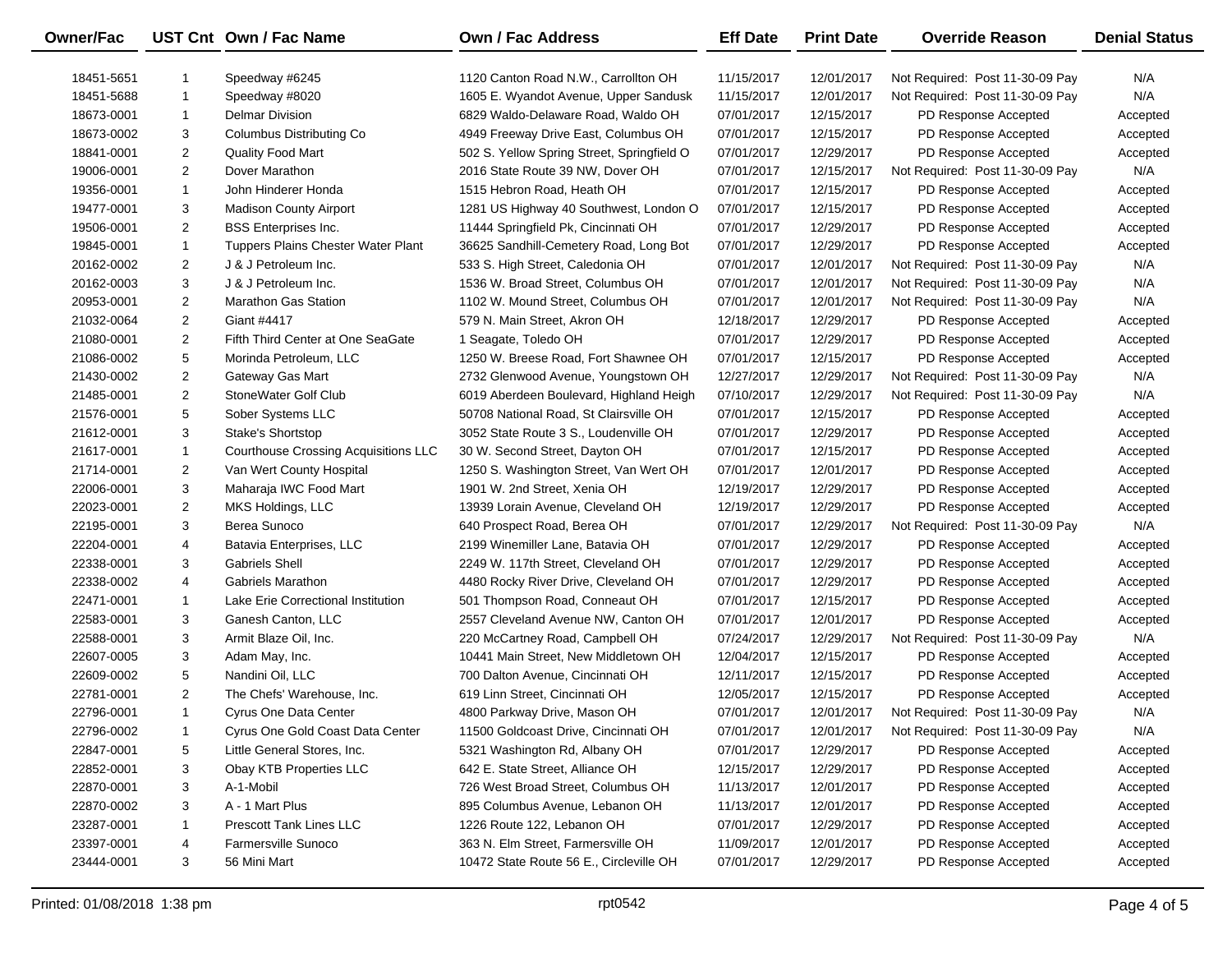|                |                                      | Own / Fac Address                    | <b>Eff Date</b>                         | <b>Print Date</b> | <b>Override Reason</b>          | <b>Denial Status</b> |
|----------------|--------------------------------------|--------------------------------------|-----------------------------------------|-------------------|---------------------------------|----------------------|
| 2              | Nashport Exxon                       | 6220 Frazeysburg Road, Nashport OH   | 07/01/2017                              | 12/29/2017        | Not Required: Post 11-30-09 Pay | N/A                  |
| 3              | Starfire                             | 781 S. 2nd Street. Coshocton OH      | 07/01/2017                              | 12/29/2017        | Not Required: Post 11-30-09 Pay | N/A                  |
|                | The Ridge Project                    | J-169 St Rt 65, McClure OH           | 07/01/2017                              | 12/01/2017        | PD Response Accepted            | Accepted             |
| 2              | Ohio Gas                             | 1980 Noble Road, East Cleveland OH   | 12/04/2017                              | 12/15/2017        | PD Response Accepted            | Accepted             |
| 3              | Uptown Mart                          | 24662 Lorain Road, North Olmsted OH  | 07/01/2017                              | 12/29/2017        | PD Response Accepted            | Accepted             |
| 3              | BM Oil, LLC                          | 238 S. Main Street, Woodsfield OH    | 09/18/2017                              | 12/29/2017        | Not Required: Post 11-30-09 Pay | N/A                  |
| 3              | AJ Foodmart LLC                      | 304 S. Main Street, Orrville OH      | 07/01/2017                              | 12/15/2017        | Not Required: Post 11-30-09 Pay | N/A                  |
| $\overline{4}$ | H & T Chahal LLC                     | 110 N. Main Street, Ridgeway OH      | 07/03/2017                              | 12/15/2017        | Not Required: Post 11-30-09 Pay | N/A                  |
| 5              | Juman Inc                            | 515 State Street, Zanesville OH      | 11/14/2017                              | 12/01/2017        | Not Required: Post 11-30-09 Pay | N/A                  |
| 3              | Five Star Gas Inc.                   | 4600 Dixie Highway, Fairfield OH     | 11/24/2017                              | 12/01/2017        | Not Required: Post 11-30-09 Pay | N/A                  |
| 2              |                                      | 1582 Evensport Road, Defiance OH     | 11/30/2017                              | 12/01/2017        | Not Required: Post 11-30-09 Pay | N/A                  |
| $\overline{4}$ | Fast Mart-8193                       | 7510 Broadview Road, Parma OH        | 11/06/2017                              | 12/01/2017        | Not Required: Post 11-30-09 Pay | N/A                  |
| 3              | D P Fuel / Gulf                      | 3952 State Route 7, New Waterford OH | 11/14/2017                              | 12/01/2017        | Not Required: Post 11-30-09 Pay | N/A                  |
| $\overline{4}$ | Mansfield Fleet Express Dayton       | 5445 Webster Street, Dayton OH       | 12/06/2017                              | 12/15/2017        | Not Required: Post 11-30-09 Pay | N/A                  |
| 3              | Mansfield Fleet Express West Chester | 4945 Duff Road, Cincinnati OH        | 12/06/2017                              | 12/15/2017        | Not Required: Post 11-30-09 Pay | N/A                  |
| 3              | Mansfield Fleet Express Troy         | 80 S. Stanfield Road, Troy OH        | 12/06/2017                              | 12/15/2017        | Not Required: Post 11-30-09 Pay | N/A                  |
| 3              | Mansfield Fleet Express Moraine      | 2500 E. River Road, Moraine OH       | 12/06/2017                              | 12/15/2017        | Not Required: Post 11-30-09 Pay | N/A                  |
|                |                                      | UST Cnt Own / Fac Name               | Kretz Carryout, LLC dba Evansport Carry |                   |                                 |                      |

| <b>Total Owners</b>         | 93  |
|-----------------------------|-----|
| <b>Total Facilities</b>     | 180 |
| <b>Total USTs</b>           | 432 |
| <b>Total Determinations</b> | 101 |